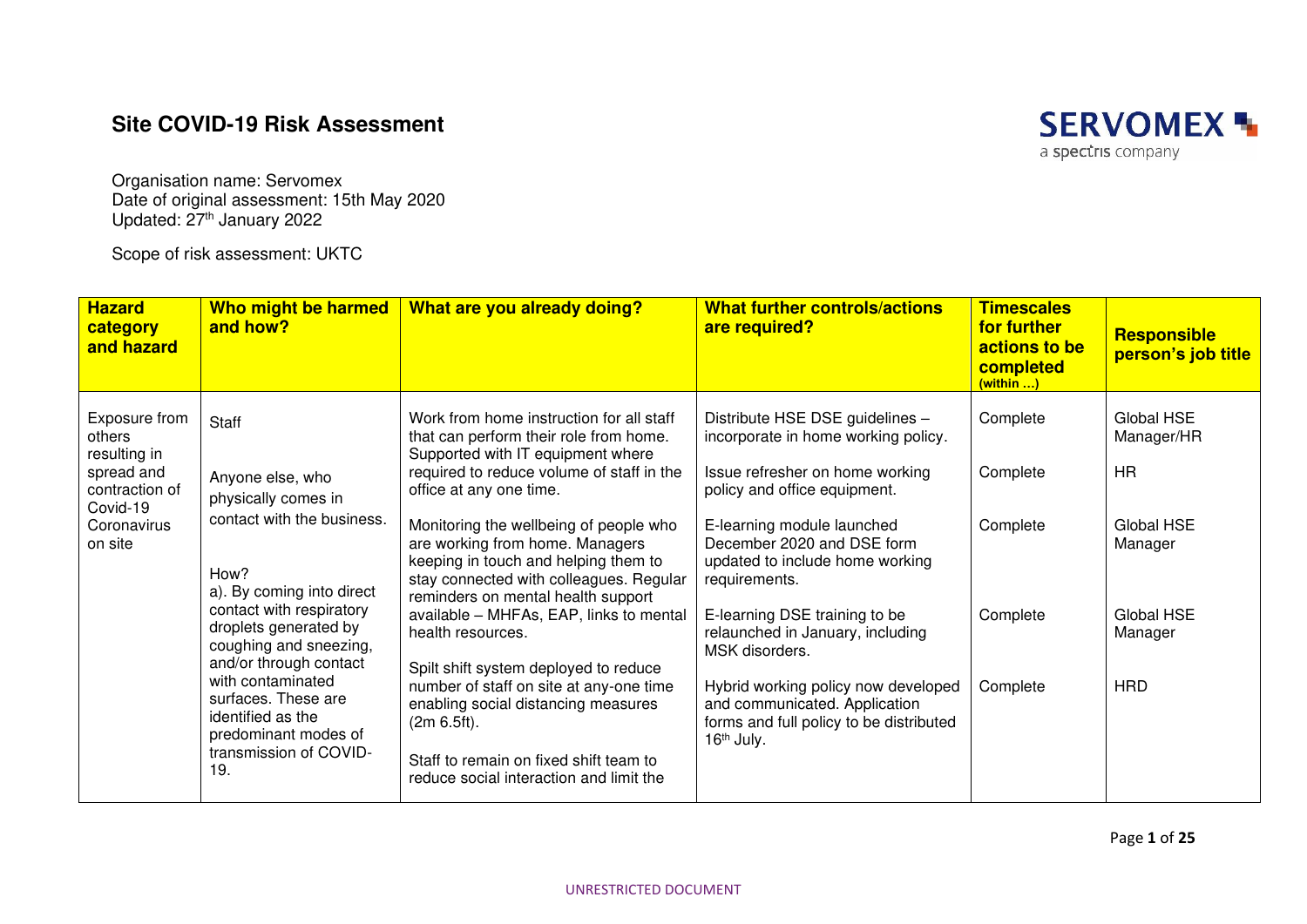| <b>Hazard</b><br>category<br>and hazard | Who might be harmed<br>and how?                                                                                          | What are you already doing?                                                                                                                                                                                                 | <b>What further controls/actions</b><br>are required?                                                                                                                                            | <b>Timescales</b><br>for further<br>actions to be<br>completed<br>(within ) | <b>Responsible</b><br>person's job title      |
|-----------------------------------------|--------------------------------------------------------------------------------------------------------------------------|-----------------------------------------------------------------------------------------------------------------------------------------------------------------------------------------------------------------------------|--------------------------------------------------------------------------------------------------------------------------------------------------------------------------------------------------|-----------------------------------------------------------------------------|-----------------------------------------------|
|                                         | b). By coming into close<br>contact (within 2 metres<br>for 15 minutes or more)<br>with a confirmed case of<br>COVID-19. | number of people each person has<br>contact with - fixed teams.<br>Limited face to face interactions - side<br>by side and where necessary additional                                                                       | Home working risk assessment<br>completed and to be issued with<br>hybrid working policy.                                                                                                        | Complete                                                                    | Global HSE<br>Manager                         |
|                                         | b). Being advised by a<br>public health agency that<br>contact with a diagnosed<br>case has occurred.                    | screens deployed between workstations<br>in the clean room.<br>Time gap between shifts to enable<br>social distancing during changeover.                                                                                    | HSE committee team to complete<br>review of COVID-19 risk assessment<br>and effectiveness of controls,<br>including recommendations for<br>improvement.                                          | Complete                                                                    | Global HSE<br>Manager / HSE<br>committee team |
|                                         |                                                                                                                          | No visitor clean room coats - individual<br>coats issued.<br>Cleaner contract maintained with<br>additional clean down of work area<br>between shifts and additional instances<br>of removal of waste/rubbish from toilets. | Implemented recommendations from<br>HSE committee review: ordered foot<br>operated bins in the toilets, produced<br>absence memo including<br>isolation/stay at home requirements<br>and issued. | Complete                                                                    | Global HSE<br>Manager/HRD                     |
|                                         |                                                                                                                          | Cleaning and disinfecting objects and<br>surfaces that are touched regularly<br>particularly in areas of high use such as                                                                                                   | HSE committee to be asked to<br>review RA and updated staying<br>COVID secure presentation.                                                                                                      | Complete                                                                    | <b>Global HSE</b><br>Manager                  |
|                                         |                                                                                                                          | door handles, reception area using<br>appropriate cleaning products and<br>methods.                                                                                                                                         | Infectious disease policy developed<br>and to be rolled out to employees.                                                                                                                        | Complete                                                                    | <b>HRD</b>                                    |
|                                         |                                                                                                                          | Social distancing to be maintained<br>during break times in rest room, no<br>congregation of staff in rest areas. Staff                                                                                                     | Building resilience workshops to be<br>reviewed and rolled out again to<br>managers and employees.                                                                                               | Complete                                                                    | <b>HR</b>                                     |
|                                         |                                                                                                                          | requested to respect social distancing<br>measures. Breaks being staggered.                                                                                                                                                 | Enhance clean down process<br>between shifts - contract cleaner<br>now on site 2 hours/day cleaning<br>high traffic surfaces.                                                                    | Complete                                                                    | Site Leader/Global<br><b>HSE Manager</b>      |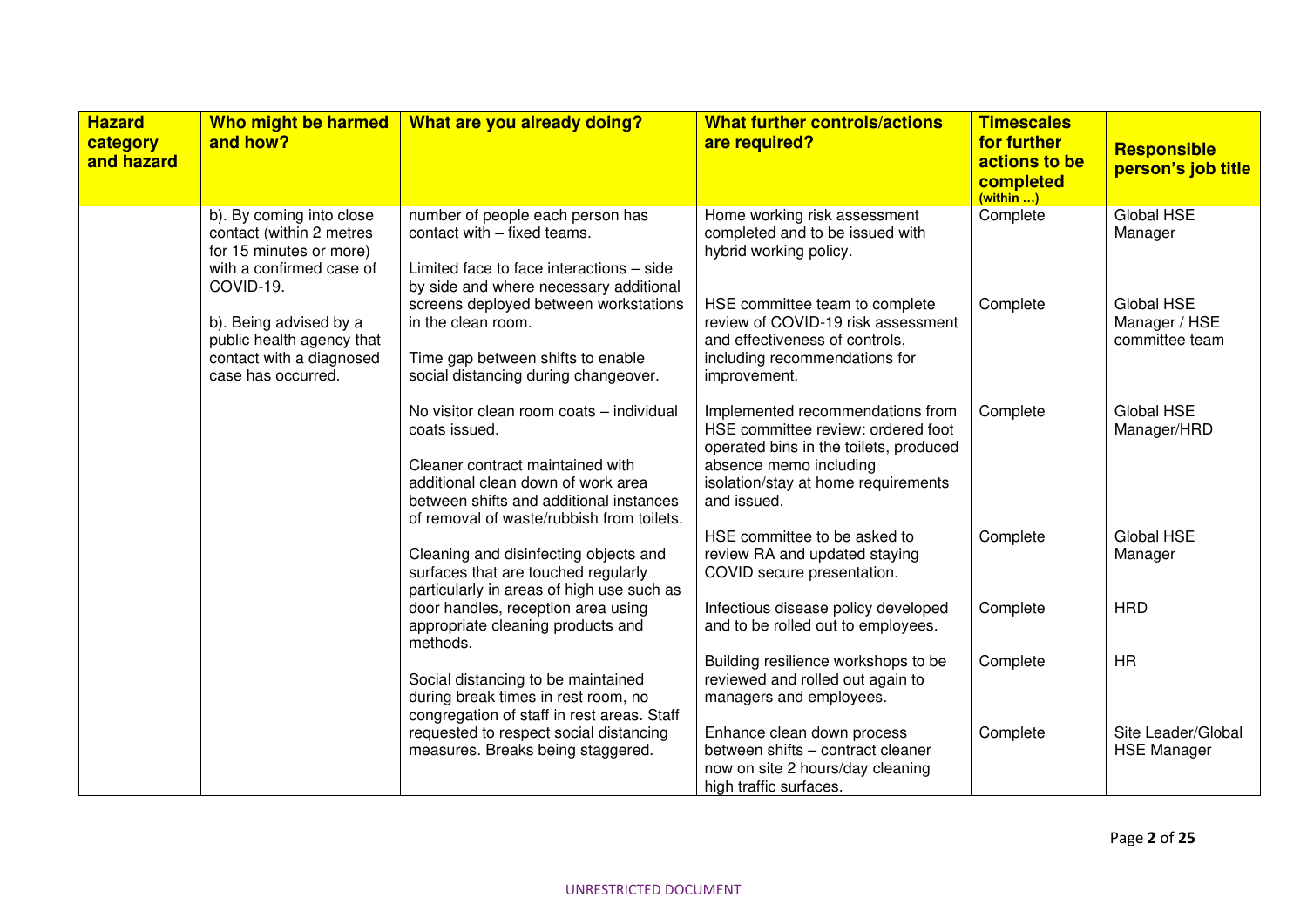| <b>Hazard</b><br>category<br>and hazard | Who might be harmed<br>and how? | What are you already doing?                                                                                                                                                                                                                                                                                                                                                                                                                                                                                                    | <b>What further controls/actions</b><br>are required?                                                                                                                                                                                                                                | <b>Timescales</b><br>for further<br>actions to be<br>completed<br>(within )                              | <b>Responsible</b><br>person's job title |
|-----------------------------------------|---------------------------------|--------------------------------------------------------------------------------------------------------------------------------------------------------------------------------------------------------------------------------------------------------------------------------------------------------------------------------------------------------------------------------------------------------------------------------------------------------------------------------------------------------------------------------|--------------------------------------------------------------------------------------------------------------------------------------------------------------------------------------------------------------------------------------------------------------------------------------|----------------------------------------------------------------------------------------------------------|------------------------------------------|
|                                         |                                 | Social distancing to be maintained in<br>smoking shelter.<br>Encouragement of handwashing/use of<br>sanitiser at start and end of shifts and<br>break times for 20 seconds or more.<br>Use of handtowels to dry hands,<br>preferable over air dryers. Advice notes<br>already circulated.<br>https://www.nhs.uk/live-well/healthy-body/best-<br>way-to-wash-your-hands/<br>https://www.nursingtimes.net/news/research-and-<br>innovation/paper-towels-much-more-effective-at-<br>removing-viruses-than-hand-dryers-17-04-2020/ | Individuals to complete clean down<br>of work area at start and end of<br>shift/working day across the site:<br>Clean room<br>$\bullet$<br>Analysers<br>Good in/out<br>Meeting rooms<br>$\bullet$<br>Canteen<br>Ground floor desks<br>First floor desks<br>Laboratories<br>$\bullet$ | Complete<br>In place<br>In place<br>In place<br>In place<br>In place<br>In place<br>In place<br>In place | Global HSE<br>Manager                    |
|                                         |                                 | Local areas away from washrooms<br>supported with hand sanitisers<br>throughout business.<br>Staff to respect social distancing                                                                                                                                                                                                                                                                                                                                                                                                | More cleaning wipes hand sanitisers<br>etc. to be made available in canteen<br>area. Advice notes on handwashing<br>and hygiene to be displayed around<br>the building.                                                                                                              | Complete                                                                                                 | Global HSE<br>Manager                    |
|                                         |                                 | requirements when entering and exiting<br>the building and when travelling to work.<br>Advised to avoid public transport.<br>Staff reminded not to attend work if they<br>are unwell or if any other member of the                                                                                                                                                                                                                                                                                                             | Stand up review to be completed on<br>use of alcohol based wipes/sanitiser<br>and the use of oxygen. Change to<br>non-alcohol wipes/sanitiser in gas<br>use areas.                                                                                                                   | Complete                                                                                                 | Global HSE<br>Manager                    |
|                                         |                                 | household is self-isolating. Guidance on<br>self-referral for COVID-19 testing<br>issued.<br>Face mask PPE available if requested<br>(surgical type only).                                                                                                                                                                                                                                                                                                                                                                     | Deploy non-alcohol based<br>sanitiser/wipes where gases are in<br>use (labs/production calibration<br>rooms, clean room, production lines)                                                                                                                                           | Complete                                                                                                 | Global HSE<br>Manager                    |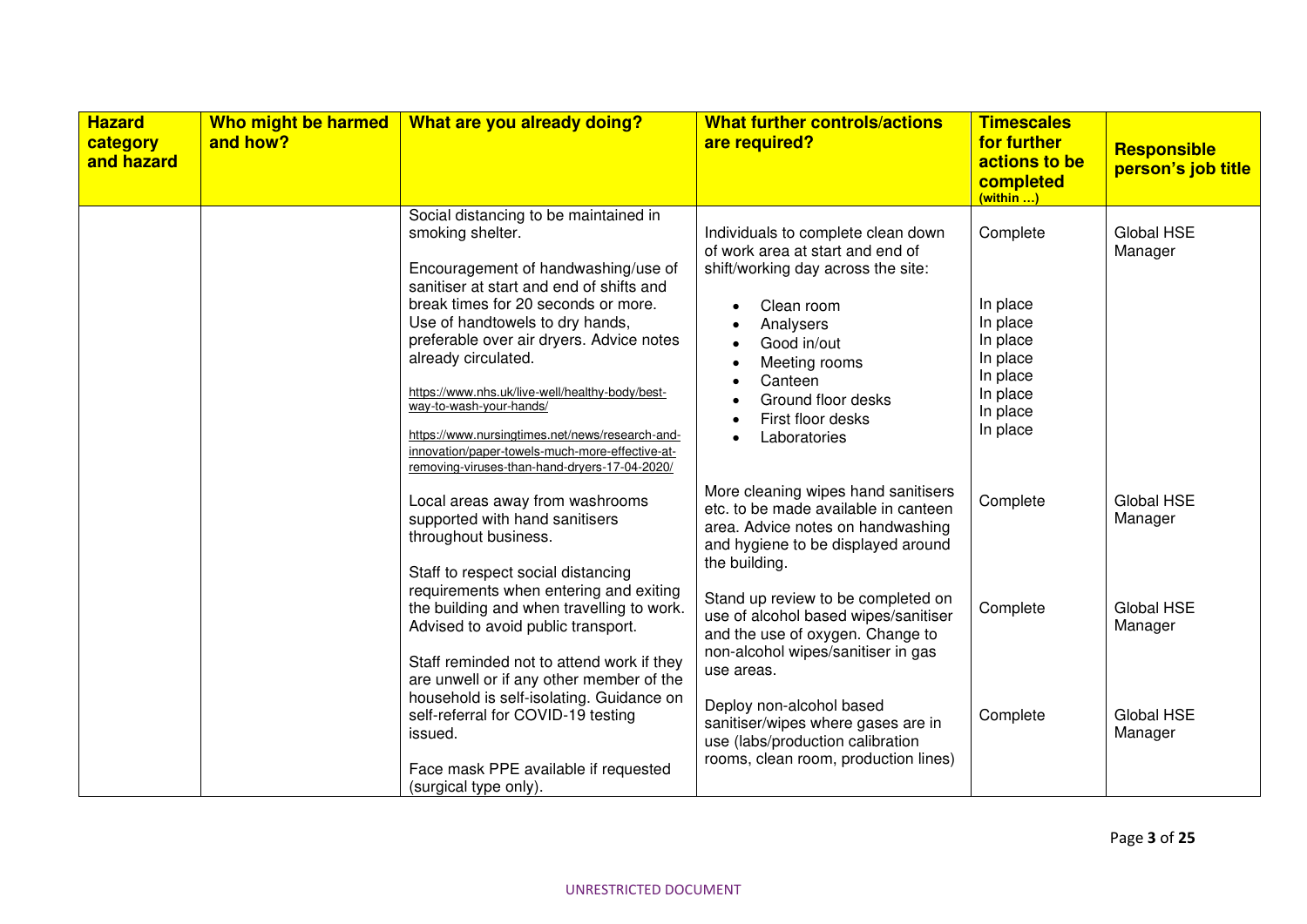| <b>Hazard</b><br>category<br>and hazard | Who might be harmed<br>and how? | What are you already doing?                                                                                                                                                                                                                                   | <b>What further controls/actions</b><br>are required?                                                                                                                                                                                     | <b>Timescales</b><br>for further<br>actions to be<br>completed<br>(within ) | <b>Responsible</b><br>person's job title |
|-----------------------------------------|---------------------------------|---------------------------------------------------------------------------------------------------------------------------------------------------------------------------------------------------------------------------------------------------------------|-------------------------------------------------------------------------------------------------------------------------------------------------------------------------------------------------------------------------------------------|-----------------------------------------------------------------------------|------------------------------------------|
|                                         |                                 | Not seen necessary for mandatory<br>wearing of PPE as it is deemed that the<br>role of PPE in providing additional<br>protection is extremely limited and work<br>at Servomex does not constitute a<br>clinical setting.<br>IR temperature scanning equipment | One-way system for movement to<br>canteen area and also for movement<br>out of canteen area. Consider knock<br>on effect in other areas and mitigate<br>- consider up/down priority<br>stairwells. Signage/floor markings to<br>be added. | Complete                                                                    | Global HSE<br>Manager/Site<br>Leader     |
|                                         |                                 | available to monitor staff as required.<br>Regular updates to staff on current<br>advice.                                                                                                                                                                     | Reminders issued during October to<br>reinforce requirements for one way<br>system in and out of canteen area.                                                                                                                            | Complete                                                                    | Site Leader                              |
|                                         |                                 | Weekly local area inspections including<br>consideration for COVID-19 control.                                                                                                                                                                                | Review options to improve<br>separation between vending<br>machines - completed, 2m gap now<br>created                                                                                                                                    | Complete                                                                    | Global HSE<br>Manager/Site<br>Leader     |
|                                         |                                 |                                                                                                                                                                                                                                                               | Encourage outside seating area to<br>be used during break times to reduce<br>pressure in canteen area. Cover in<br>presentation.                                                                                                          | Complete                                                                    | Global HSE<br>Manager/Site<br>Leader     |
|                                         |                                 |                                                                                                                                                                                                                                                               | Distancing signage to be added to<br>smoking shelter.                                                                                                                                                                                     | Complete                                                                    | Global HSE<br>Manager/Site<br>Leader     |
|                                         |                                 |                                                                                                                                                                                                                                                               | Picnic tables to be moved further<br>apart where reasonably practical.                                                                                                                                                                    | Complete                                                                    | Global HSE<br>Manager                    |
|                                         |                                 |                                                                                                                                                                                                                                                               |                                                                                                                                                                                                                                           |                                                                             |                                          |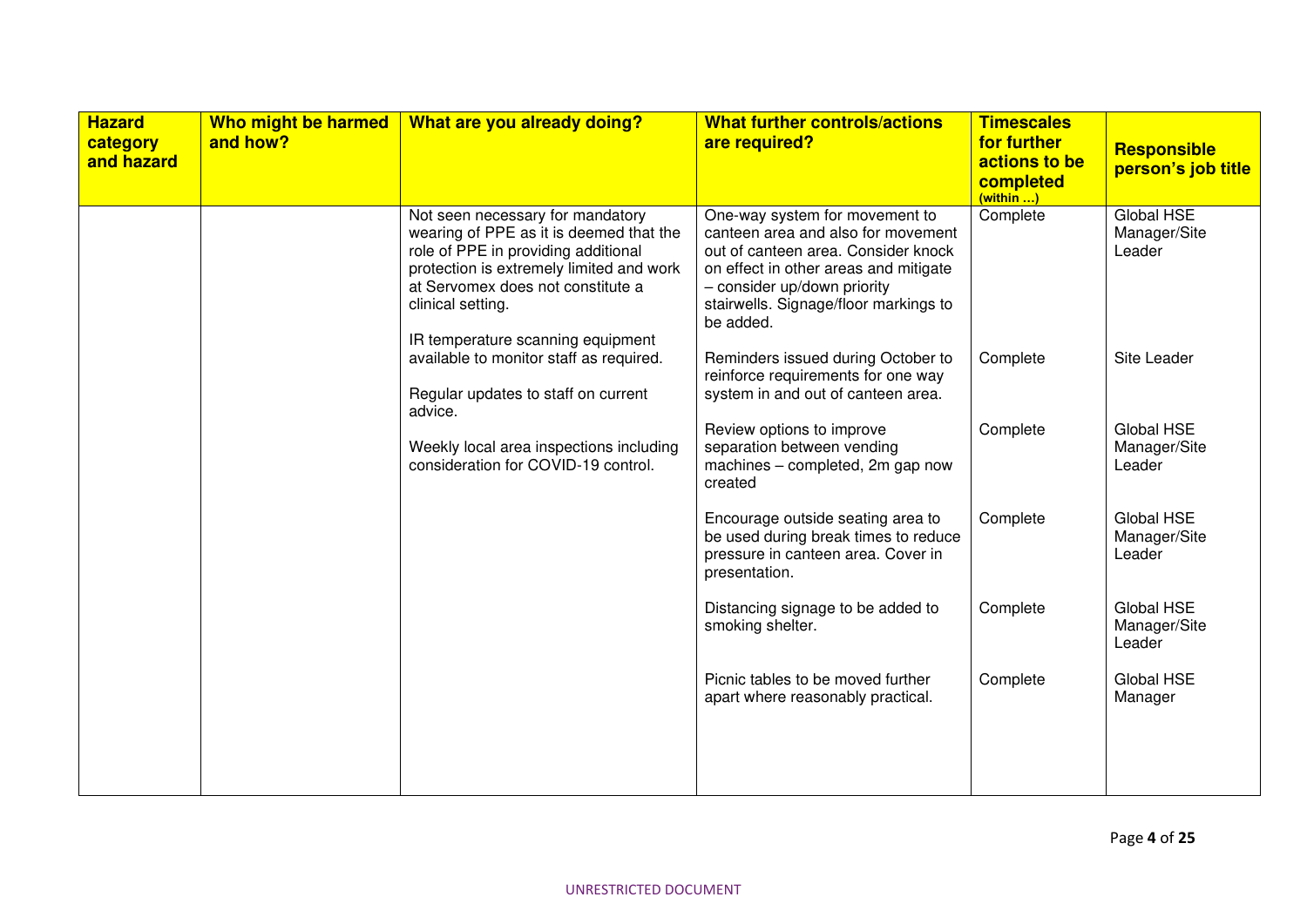| <b>Hazard</b><br>category<br>and hazard | Who might be harmed<br>and how? | What are you already doing? | <b>What further controls/actions</b><br>are required?                                                                                                                                                                                                                                                                                                                              | <b>Timescales</b><br>for further<br>actions to be<br>completed<br>(within )                                                                     | <b>Responsible</b><br>person's job title |
|-----------------------------------------|---------------------------------|-----------------------------|------------------------------------------------------------------------------------------------------------------------------------------------------------------------------------------------------------------------------------------------------------------------------------------------------------------------------------------------------------------------------------|-------------------------------------------------------------------------------------------------------------------------------------------------|------------------------------------------|
|                                         |                                 |                             | Define meeting room restrictions<br>regarding maximum number of<br>persons at any one time and label<br>meeting room accordingly. Remove<br>excess chairs.                                                                                                                                                                                                                         | Complete                                                                                                                                        | Global HSE<br>Manager                    |
|                                         |                                 |                             | Deploy ambient air monitors to<br>assess CO2 levels throughout the<br>UKTC. Once data available use it to<br>inform decisions on ventilation<br>improvements (if applicable) and<br>maximum capacity occupation in<br>specific areas.                                                                                                                                              | <b>Monitors</b><br>deployed and<br>initial statistics<br>confirm<br>maximum<br>capacities set at<br>appropriate<br>level. Keep<br>under review. | Global HSE<br>Manager/Site<br>Leader     |
|                                         |                                 |                             | Designate car park areas in line with<br>shift system. Suggest lower car park<br>for first shift and top car park for<br>second shift. Confirm with<br>communication/presentation. No<br>longer required.                                                                                                                                                                          | Complete                                                                                                                                        | Global HSE<br>Manager/Site<br>Leader     |
|                                         |                                 |                             | Review first floor desk arrangements<br>in line with maintaining 2m distance,<br>move people further apart where<br>needed, consider feasibility of back<br>to back and/or side to side working. If<br>2m cannot be maintained implement<br>screens/barriers between<br>desks/working areas. Consider<br>based on current and potential future<br>occupancy levels to avoid future | Review complete                                                                                                                                 | Site Leader/Site<br><b>Services</b>      |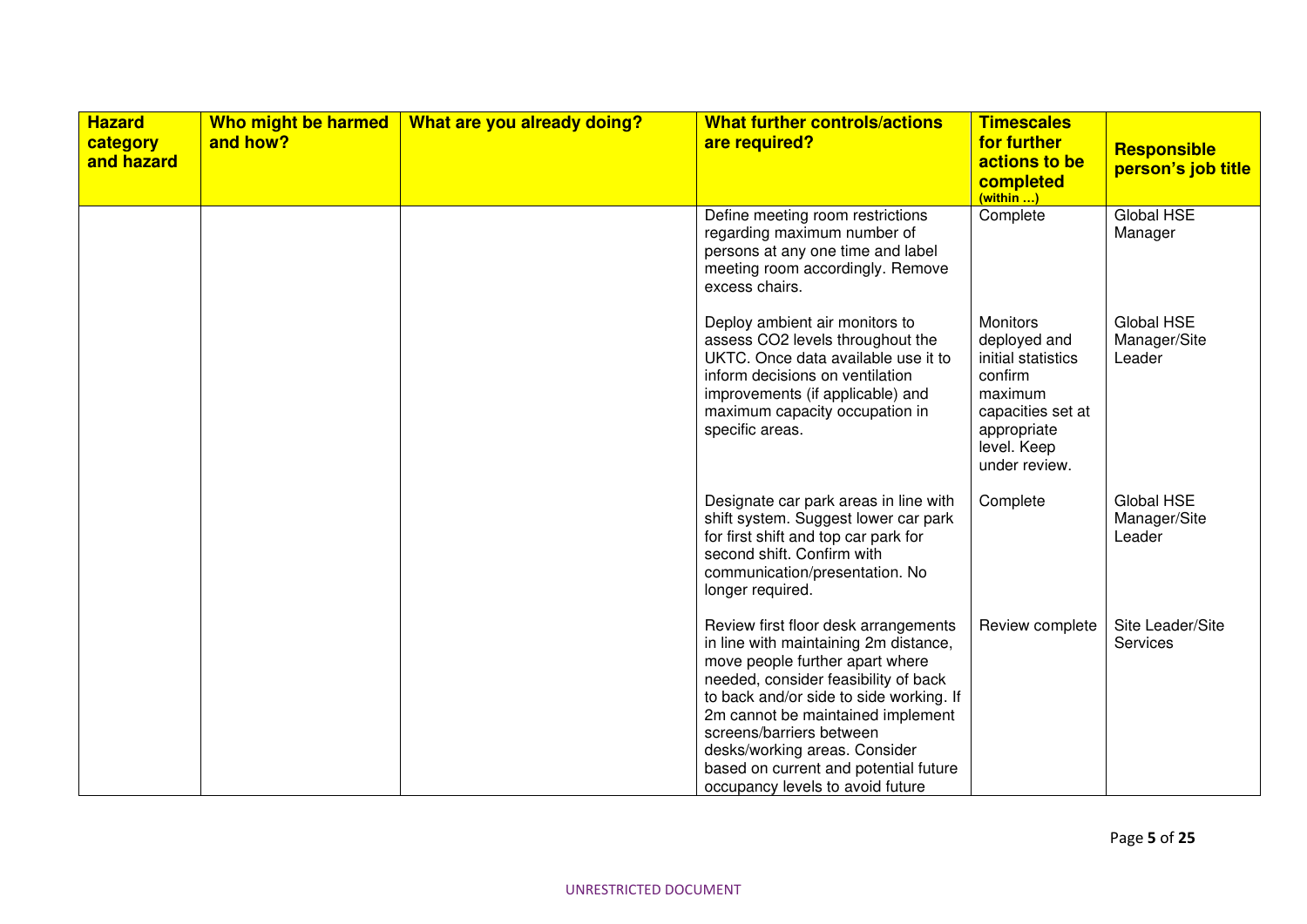| <b>Hazard</b><br>category<br>and hazard | Who might be harmed<br>and how? | What are you already doing? | <b>What further controls/actions</b><br>are required?                                                                                                                                   | <b>Timescales</b><br>for further<br>actions to be<br>completed<br>(within ) | <b>Responsible</b><br>person's job title |
|-----------------------------------------|---------------------------------|-----------------------------|-----------------------------------------------------------------------------------------------------------------------------------------------------------------------------------------|-----------------------------------------------------------------------------|------------------------------------------|
|                                         |                                 |                             | redesign and identify maximum<br>capacity on first floor.                                                                                                                               |                                                                             |                                          |
|                                         |                                 |                             | 2m distancing not possible to<br>achieve in all areas on first floor,<br>additional screening to be ordered<br>and fitted where needed on the first<br>floor.                           | Complete                                                                    | Site Leader/Site<br>Services             |
|                                         |                                 |                             | Decision now taken to implement<br>screening across all of the desk<br>areas on the ground and first floor as<br>an additional precaution regardless<br>of occupancy levels.            | Complete                                                                    | Global HSE<br>Manager                    |
|                                         |                                 |                             | Enhance the screening implemented<br>as necessity dictates or occupancy<br>increases. Continue to review other<br>areas where 2m distancing cannot<br>be achieved and manage occupancy. | Ongoing                                                                     | Site Leader/Site<br>Services             |
|                                         |                                 |                             | Full face visors purchased for use for<br>training new employees in the clean<br>room.                                                                                                  | Complete                                                                    | Site Leader/Site<br>Services             |
|                                         |                                 |                             | Order protective screen for reception<br>area and fit.                                                                                                                                  | Complete                                                                    | Global HSE<br>Manager/Site<br>Leader     |
|                                         |                                 |                             | Signage to be added to reception<br>limiting number of people in<br>reception area to one at a time.                                                                                    | Complete                                                                    | Site Leader/Site<br>Services             |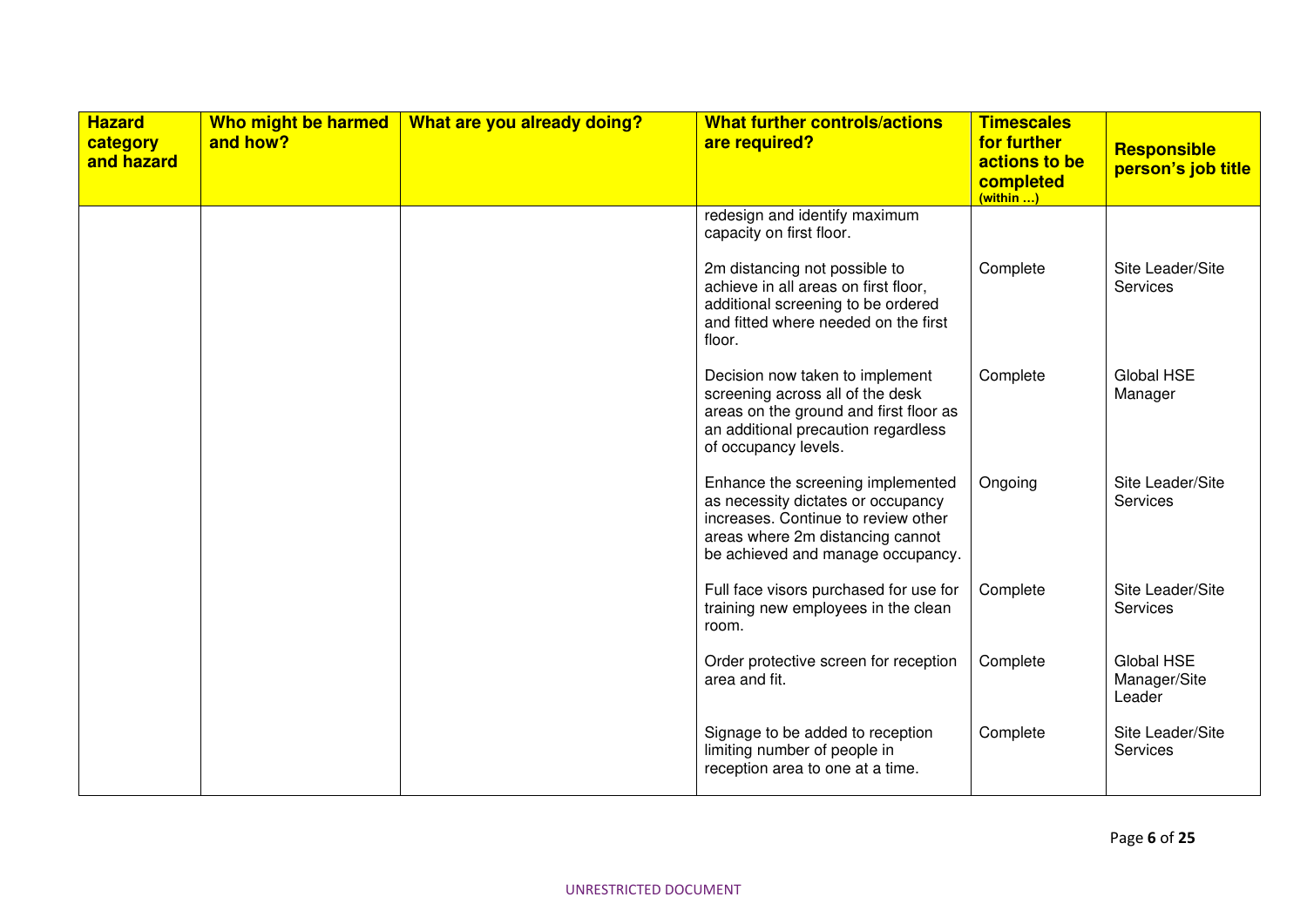| <b>Hazard</b><br>category<br>and hazard | Who might be harmed<br>and how? | What are you already doing? | <b>What further controls/actions</b><br>are required?                                                                                                                                                                     | <b>Timescales</b><br>for further<br>actions to be<br>completed<br>(within ) | Responsible<br>person's job title |
|-----------------------------------------|---------------------------------|-----------------------------|---------------------------------------------------------------------------------------------------------------------------------------------------------------------------------------------------------------------------|-----------------------------------------------------------------------------|-----------------------------------|
|                                         |                                 |                             | Floor markings also to be added to<br>indicate 2m distance from reception.                                                                                                                                                | Complete                                                                    | Site Leader/Site<br>Services      |
|                                         |                                 |                             | Pool car and van use to be limited to<br>Site Services and PG only, unless<br>approved by Site Leader.                                                                                                                    | Complete                                                                    | Site Leader/Site<br>Services      |
|                                         |                                 |                             | Ensure pool car / van COVID-19<br>clean down at end of each working<br>day when have been in use. Focus<br>on high traffic surfaces including,<br>steering wheel, touch screens, gear<br>knob, door handles, door levers. | Ongoing                                                                     | Site Leader/Site<br>Services      |
|                                         |                                 |                             | Cycle to work scheme to be<br>relaunched to offer those who want<br>to take it up an alternative means of<br>travel to and from the site.                                                                                 | Complete                                                                    | Site Leader/Site<br>Services      |
|                                         |                                 |                             | Communicate no more hot desking<br>once 2m distancing in place across<br>the site – include in presentation to<br>staff.                                                                                                  | Complete                                                                    | <b>HRD</b>                        |
|                                         |                                 |                             | Review hot desking arrangements.                                                                                                                                                                                          | Complete                                                                    | Global HSE<br>Manager/HRD         |
|                                         |                                 |                             | For individuals attending the site who<br>are usually remote employees,<br>requirement to wipe down desk area<br>before and after use. Communication<br>required by 18th October.                                         | Complete                                                                    | <b>HRD</b>                        |

UNRESTRICTED DOCUMENT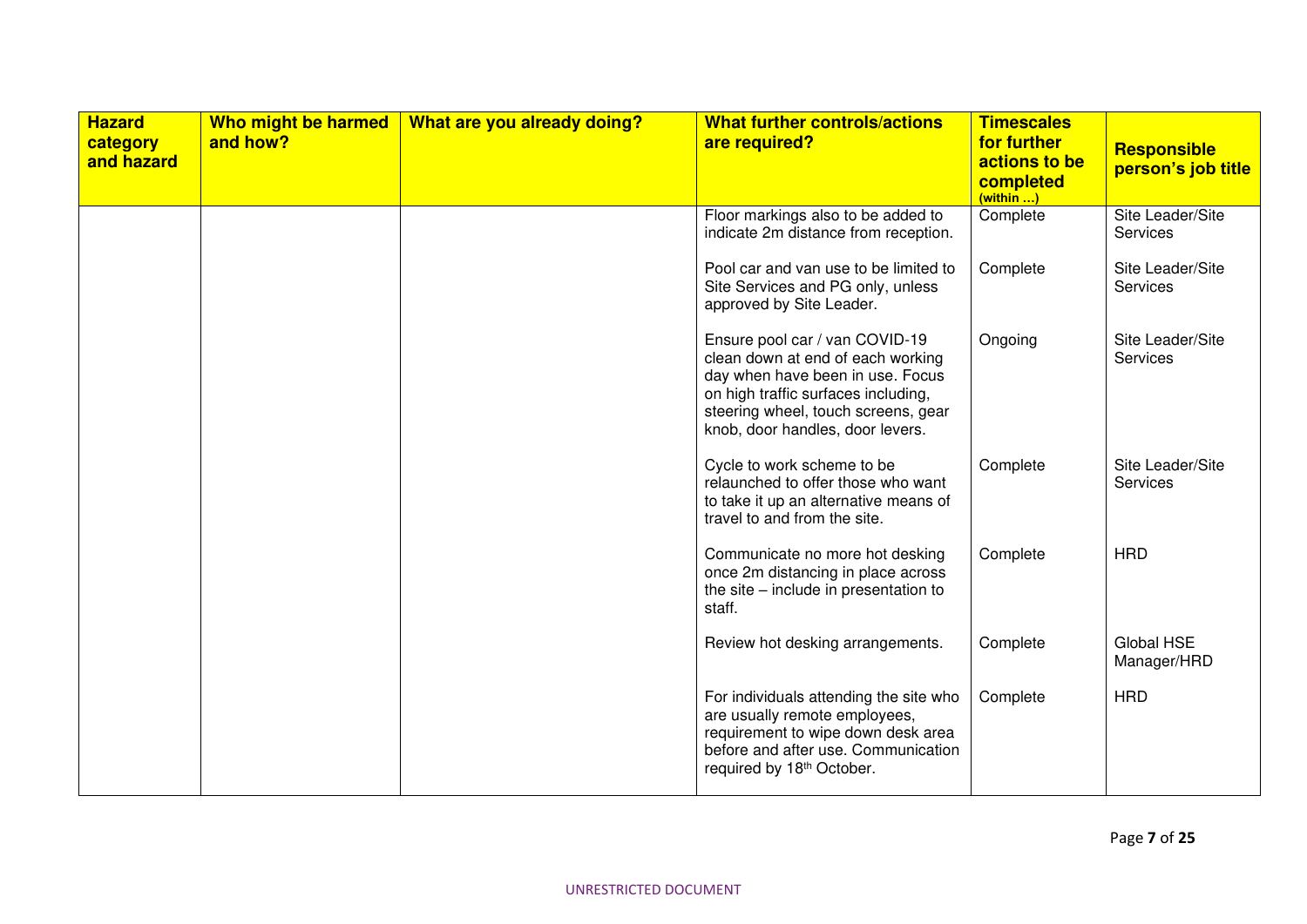| <b>Hazard</b><br>category<br>and hazard | Who might be harmed<br>and how? | What are you already doing? | <b>What further controls/actions</b><br>are required?                                                                                                                                                                                      | <b>Timescales</b><br>for further<br>actions to be<br>completed<br>$(within$ | Responsible<br>person's job title           |
|-----------------------------------------|---------------------------------|-----------------------------|--------------------------------------------------------------------------------------------------------------------------------------------------------------------------------------------------------------------------------------------|-----------------------------------------------------------------------------|---------------------------------------------|
|                                         |                                 |                             | Ongoing review of shift times and<br>configuration of shifts (i.e. based on<br>product line) in production.                                                                                                                                | Ongoing                                                                     | <b>Global HSE</b><br>Manager/Site<br>Leader |
|                                         |                                 |                             | Introduce weekly COVID-19 Gemba<br>walk to ensure standards<br>implemented are being maintained<br>and adhered to.                                                                                                                         | Ongoing                                                                     | Site Leader/Global<br><b>HSE Manager</b>    |
|                                         |                                 |                             | Gemba walk checklist to be created.                                                                                                                                                                                                        | Complete                                                                    | Site Leader/Global<br><b>HSE Manager</b>    |
|                                         |                                 |                             | Specific/high density areas to have<br>two metre floor markings added.                                                                                                                                                                     | Complete                                                                    | Global HSE<br>Manager                       |
|                                         |                                 |                             | Further detailed assessment to be<br>completed on whether temperature<br>screening should be made<br>mandatory for all employees/workers<br>attending the site. Agreed to<br>implement and system now available<br>at all entrance points. | Complete                                                                    | Global HSE<br>Manager                       |
|                                         |                                 |                             | Temperature screening for visitors                                                                                                                                                                                                         | Complete                                                                    | Global HSE<br>Manager/Site<br>Leader        |
|                                         |                                 |                             | Temperature screening for<br>employees: Guidance to be issued<br>once equipment is installed on site.                                                                                                                                      | Complete                                                                    | Global HSE<br>Manager                       |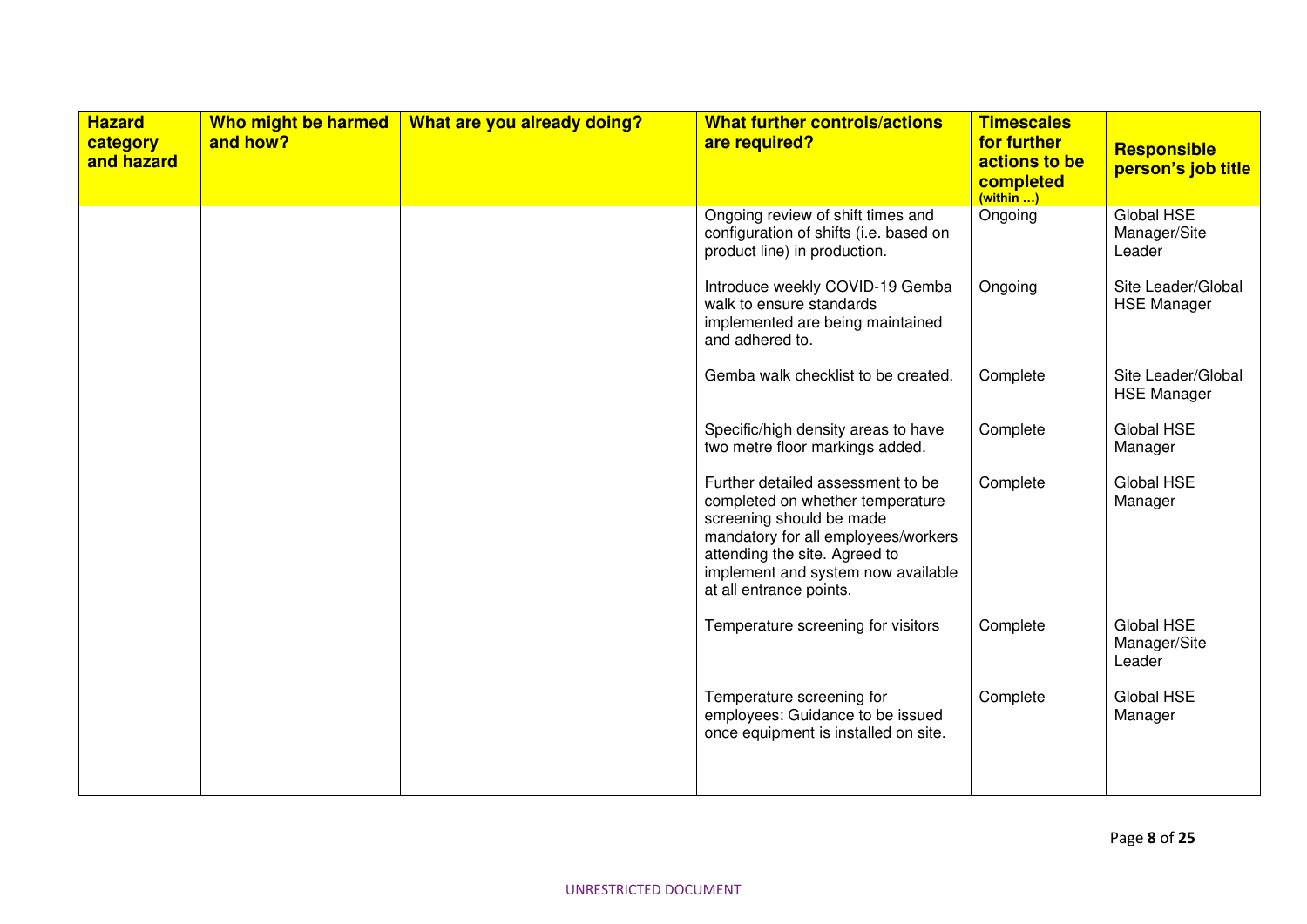| <b>Hazard</b><br>category<br>and hazard | Who might be harmed<br>and how? | What are you already doing? | <b>What further controls/actions</b><br>are required?                                                                                                                                                                                                                         | <b>Timescales</b><br>for further<br>actions to be<br>completed<br>$(within$ | <b>Responsible</b><br>person's job title |
|-----------------------------------------|---------------------------------|-----------------------------|-------------------------------------------------------------------------------------------------------------------------------------------------------------------------------------------------------------------------------------------------------------------------------|-----------------------------------------------------------------------------|------------------------------------------|
|                                         |                                 |                             | Employees who are required to<br>attend appointments at a hospital to<br>avoid attendance at site and work<br>from home where possible and/or<br>maintain strict 2m social distancing<br>for the 7 day period following the<br>appointment.                                   | Ongoing                                                                     | Managers/Team<br>Leaders/Line<br>Leaders |
|                                         |                                 |                             | In order to open shower facilities in<br>the site AP is to be appointed the<br>shower room owner. He will establish<br>a clean down protocol, with<br>accompanying sign-off sheet. Any<br>persons wishing to use the shower<br>need to be approved by either AP,<br>NB or PG. | Complete                                                                    | AP/Site<br>Leader/Global HSE<br>Manager  |
|                                         |                                 |                             | Hand sanitisation to be mandated<br>after each staircase use so that<br>holding the hand rail is still practiced<br>to prevent slip/trip hazard when using<br>stairs.                                                                                                         | Complete                                                                    | <b>HRD</b>                               |
|                                         |                                 |                             | Implement clean desk and workplace<br>organisation for enhanced safety -<br>initial engagement with managers<br>followed by communication to<br>employees. Monitor adherence<br>through Gemba walks.                                                                          | Complete                                                                    | Site Leader                              |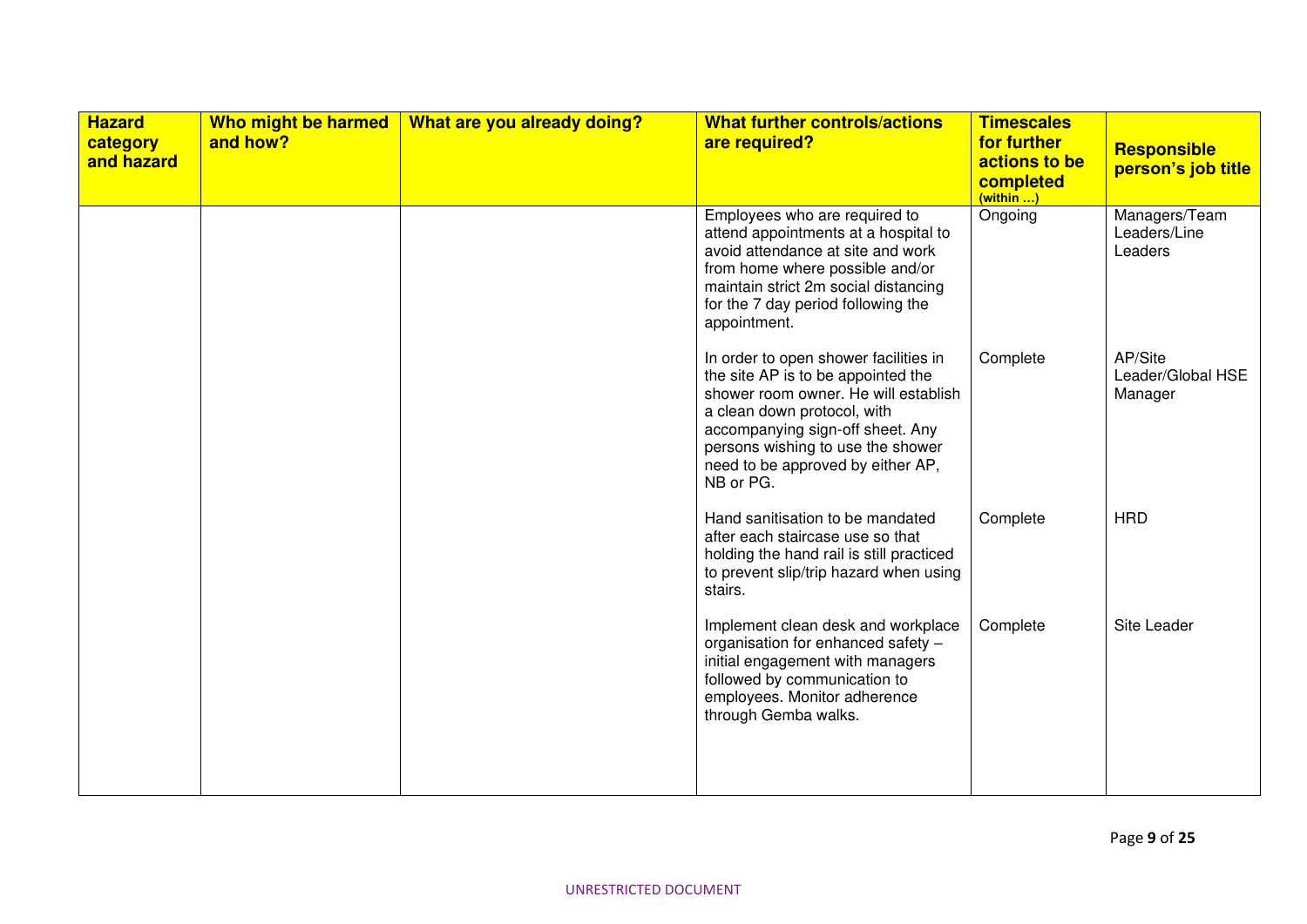| <b>Hazard</b><br>category<br>and hazard | Who might be harmed<br>and how? | What are you already doing? | <b>What further controls/actions</b><br>are required?                                                                                                                              | <b>Timescales</b><br>for further<br>actions to be<br>completed<br>(within ) | <b>Responsible</b><br>person's job title |
|-----------------------------------------|---------------------------------|-----------------------------|------------------------------------------------------------------------------------------------------------------------------------------------------------------------------------|-----------------------------------------------------------------------------|------------------------------------------|
|                                         |                                 |                             | Additional personnel identified to<br>complete regular checks on and<br>replenish stocks of sanitiser and<br>wipes around the site.                                                | Complete                                                                    | Site Leader                              |
|                                         |                                 |                             | Additional signage required for<br>reception area - meeting room,<br>drinks dispenser and umbrellas.<br>Additional wipes also in place.                                            | Complete                                                                    | Receptionist                             |
|                                         |                                 |                             | Additional signage required on<br>maximum capacity for lift.                                                                                                                       | Complete                                                                    | Receptionist                             |
|                                         |                                 |                             | Additional signage required on<br>maximum capacity for service area<br>and ground floor laboratories.                                                                              | Complete                                                                    | Global HSE<br>Manager                    |
|                                         |                                 |                             | Shared pens to be removed from<br>visual management boards.<br>Individuals to be issued pens for<br>personal use only - order required.                                            | Complete                                                                    | Site Leader                              |
|                                         |                                 |                             | Additional sanitiser to be deployed in<br>all production and lab areas.<br>Employees required to use sanitiser<br>before entering in order to stop any<br>risks from tool sharing. | Complete                                                                    | Global HSE<br>Manager/Site<br>Leader     |
|                                         |                                 |                             | Additional wipes/sanitiser to be<br>deployed at photocopiers for wiping<br>down before/after use.                                                                                  | Complete                                                                    | Global HSE<br>Manager/Site<br>Services   |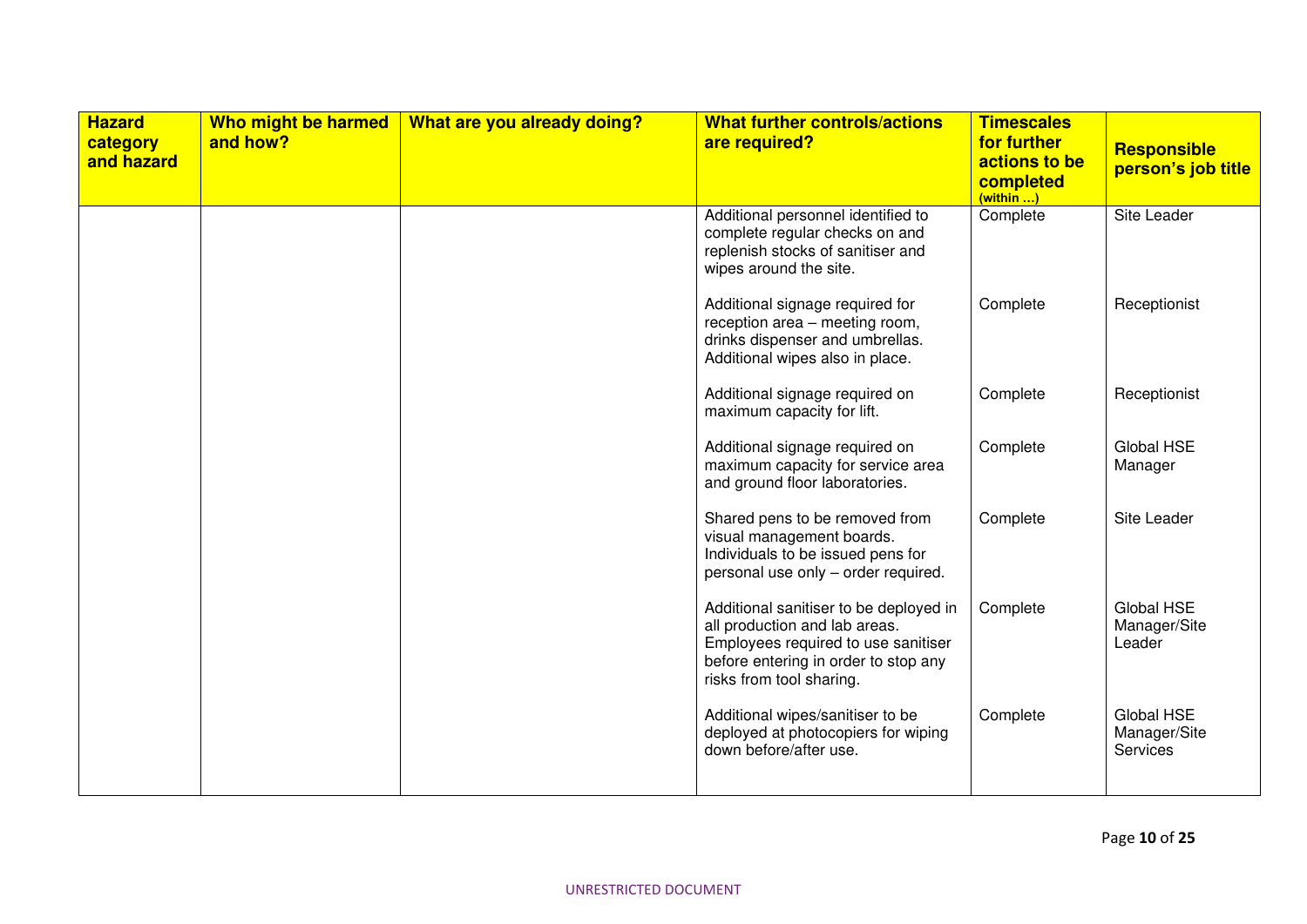| <b>Hazard</b><br>category<br>and hazard | Who might be harmed<br>and how? | What are you already doing? | <b>What further controls/actions</b><br>are required?                                                                                                                                                                                         | <b>Timescales</b><br>for further<br>actions to be<br>completed<br>(within ) | <b>Responsible</b><br>person's job title |
|-----------------------------------------|---------------------------------|-----------------------------|-----------------------------------------------------------------------------------------------------------------------------------------------------------------------------------------------------------------------------------------------|-----------------------------------------------------------------------------|------------------------------------------|
|                                         |                                 |                             | Sanitiser stations to be introduced in<br>analysers in place of sanitiser at the<br>end of each line. Consider other<br>areas.                                                                                                                | Complete                                                                    | Global HSE<br>Manager                    |
|                                         |                                 |                             | General review of screening in clean<br>room to assess and update<br>temporary screening and any gaps in<br>clean room.                                                                                                                       | Complete but<br>keep under<br>review pending<br>any line<br>moves/changes   | Site Leader                              |
|                                         |                                 |                             | Screens to be added in Chroma test<br>1, before any additional capacity<br>added.                                                                                                                                                             | Complete                                                                    | Global HSE<br>Manager                    |
|                                         |                                 |                             | Some tables in canteen area and<br>meeting rooms/offices still need<br>maximum capacity numbers added.                                                                                                                                        | Complete                                                                    | Global HSE<br>Manager                    |
|                                         |                                 |                             | Any employees who have been<br>absent for greater than 10 calendar<br>days to complete return to work<br>meeting with their manager to review<br>any changes to work area and/or<br>working practices. HR to monitor and<br>flag to managers. | Complete                                                                    | <b>HR</b>                                |
|                                         |                                 |                             | Complete review of government<br>guidelines and presentation for any<br>updates required.                                                                                                                                                     | Complete                                                                    | <b>HRD</b>                               |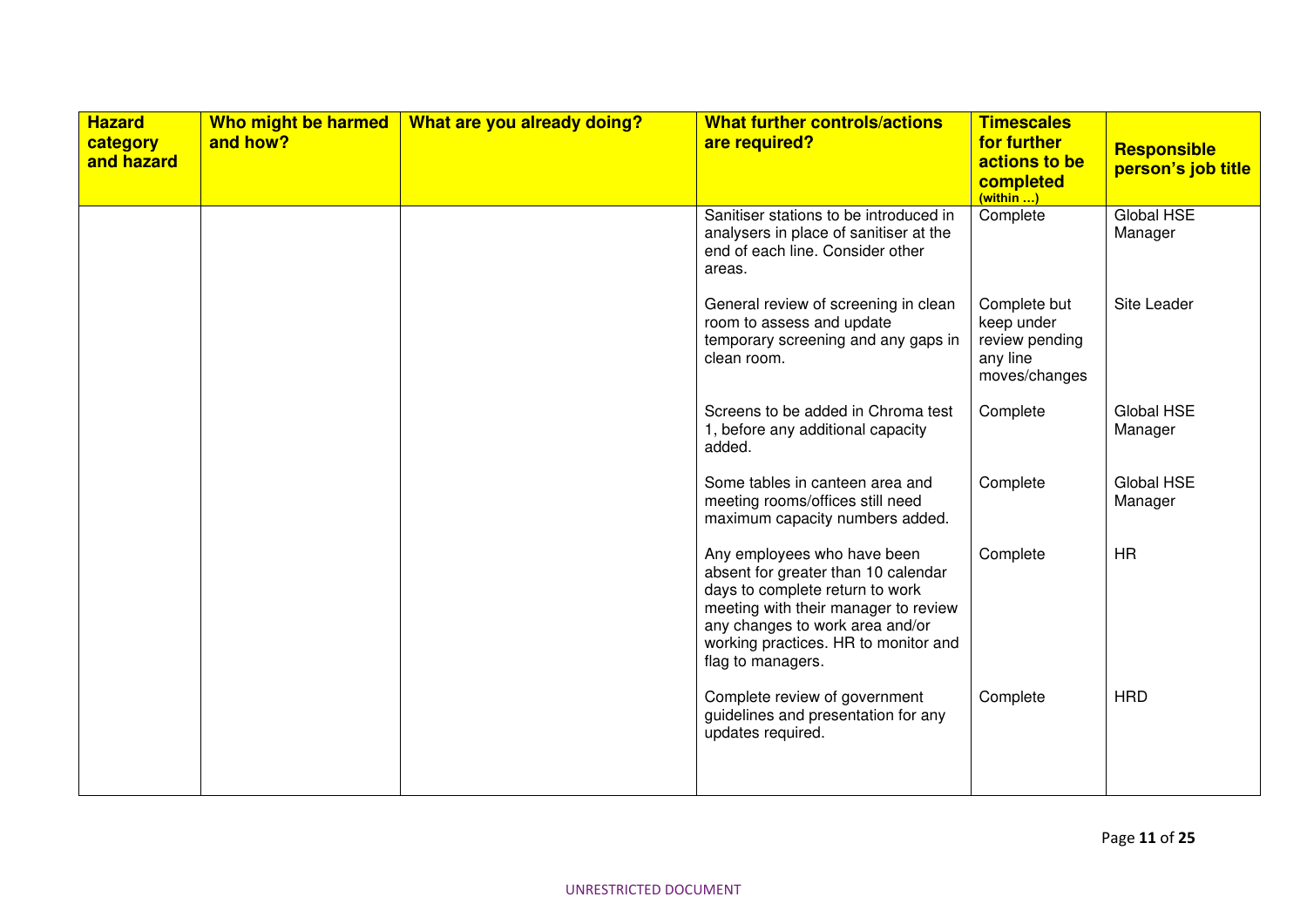| <b>Hazard</b><br>category<br>and hazard | Who might be harmed<br>and how? | What are you already doing? | <b>What further controls/actions</b><br>are required?                                                                                                                                                                                                                                                                                                                                                                                                       | <b>Timescales</b><br>for further<br>actions to be<br>completed<br>$(within$ ) | <b>Responsible</b><br>person's job title     |
|-----------------------------------------|---------------------------------|-----------------------------|-------------------------------------------------------------------------------------------------------------------------------------------------------------------------------------------------------------------------------------------------------------------------------------------------------------------------------------------------------------------------------------------------------------------------------------------------------------|-------------------------------------------------------------------------------|----------------------------------------------|
|                                         |                                 |                             | Consider fire evacuation procedure,<br>in particular return of employees to<br>the site after the all clear has been<br>given to ensure social distancing<br>requirements are maintained and<br>observed. Phased return to the office<br>to be used in all future occurrences -<br>starting with production (assembly<br>point 7) through to assembly point 1<br>in descending order. Guidance to be<br>issued on re-entry points to prevent<br>congestion. | Complete but<br>ongoing review                                                | Global HSE<br>Manager                        |
|                                         |                                 |                             | Reviewing wipe supplier options in<br>line with availability and enhancing<br>as required.                                                                                                                                                                                                                                                                                                                                                                  | Complete                                                                      | Site Services/Site<br>Leader                 |
|                                         |                                 |                             | Trialling automatic dispensers for<br>paper towels in the toilet facilities. If<br>successful will deploy to all toilet<br>facilities. Trial unsuccessful, but as a<br>result have changed paper towel size<br>which is now working well.                                                                                                                                                                                                                   | Complete                                                                      | Site Services/Site<br>Leader                 |
|                                         |                                 |                             | Reissue guidance to employees to<br>improve understanding of isolation<br>requirements.                                                                                                                                                                                                                                                                                                                                                                     | Complete                                                                      | <b>HRD</b>                                   |
|                                         |                                 |                             | Changeover of shifts to be modified<br>in the clean room so that end of shift<br>to finishes 5 minutes earlier, to<br>enable staff to clear building before<br>next shift enters the clean room.                                                                                                                                                                                                                                                            | Complete                                                                      | M&L Manager/<br>Team Leaders/Line<br>Leaders |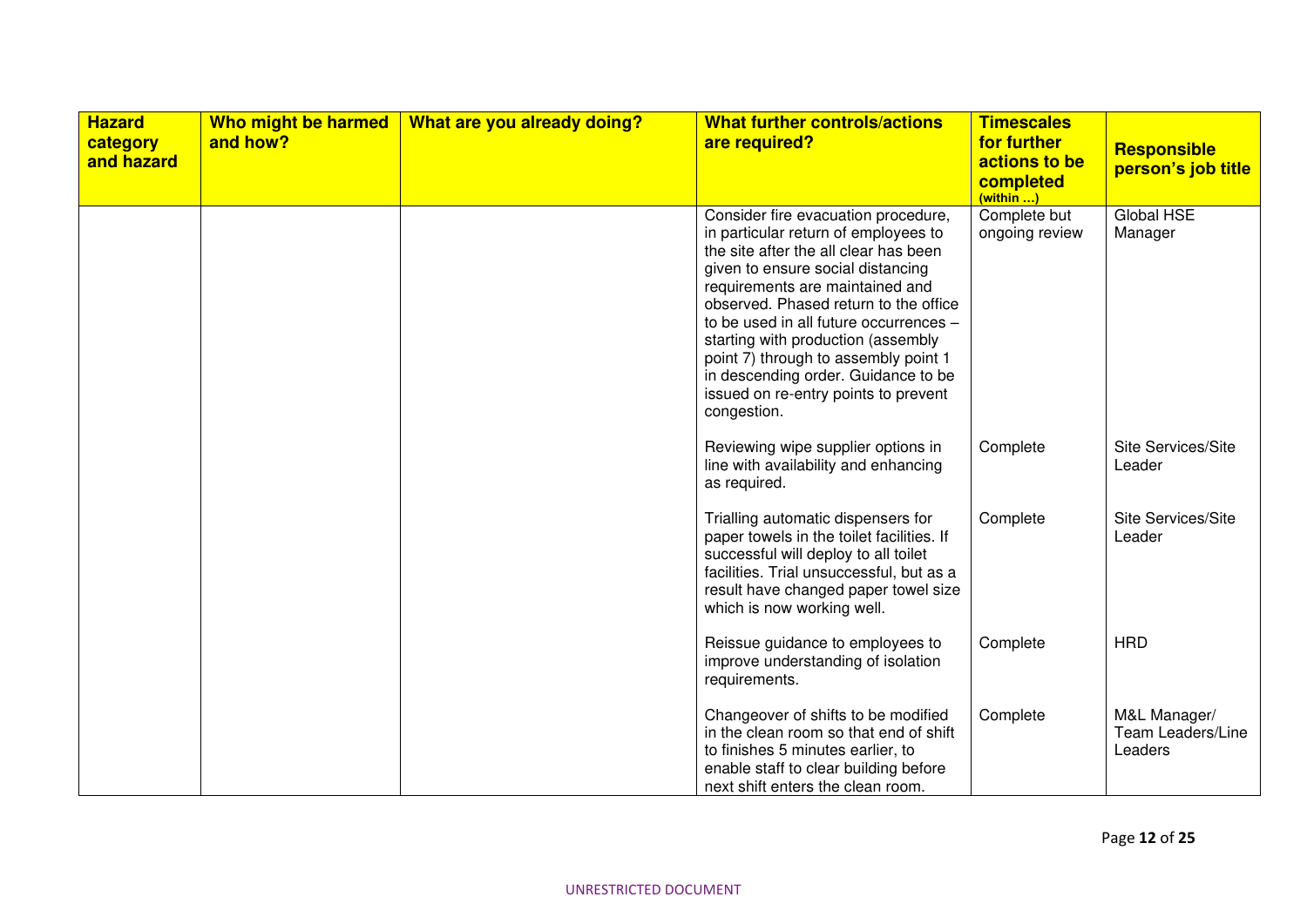| <b>Hazard</b><br>category<br>and hazard | Who might be harmed<br>and how? | What are you already doing? | <b>What further controls/actions</b><br>are required?                                                                                                                                                                                                                                   | <b>Timescales</b><br>for further<br>actions to be<br>completed<br>(within ) | <b>Responsible</b><br>person's job title      |
|-----------------------------------------|---------------------------------|-----------------------------|-----------------------------------------------------------------------------------------------------------------------------------------------------------------------------------------------------------------------------------------------------------------------------------------|-----------------------------------------------------------------------------|-----------------------------------------------|
|                                         |                                 |                             | Extend lunchtime contract cleaning<br>to include high touch points in clean<br>room, needs to be confirmed with<br>cleaning contracts manager.                                                                                                                                          | Complete                                                                    | Global HSE<br>Manager/Site<br>Services        |
|                                         |                                 |                             | Extend floor markings within clean<br>room to reinforce social distancing.                                                                                                                                                                                                              | Complete                                                                    | Global HSE<br>Manager                         |
|                                         |                                 |                             | Restrict access to clean room cells<br>by other departments – examples of<br>Engineers wandering into cells<br>potentially compromising social<br>distancing. More local area<br>management, enhanced signage and<br>further communication required.                                    | Complete but<br>monitoring<br>ongoing                                       | M&L Manager<br>/Team Leaders/<br>Line Leaders |
|                                         |                                 |                             | Current positioning of some of the<br>notice boards is resulting in a<br>tendency to break social distancing<br>measures. Where applicable, visual<br>management/notice boards to be<br>moved to enable free access.                                                                    | Complete                                                                    | M&L Manager<br>/Team Leaders/<br>Line Leaders |
|                                         |                                 |                             | Zr cell found to be cramped and<br>difficult to move within. Site services<br>have reviewed and cell is to be<br>widened by 300mm. Move will<br>require modification to gas lines.<br>Review availability with contractor<br>and complete at night to minimise<br>impact to production. | Complete                                                                    | Site Services/<br>external contractor         |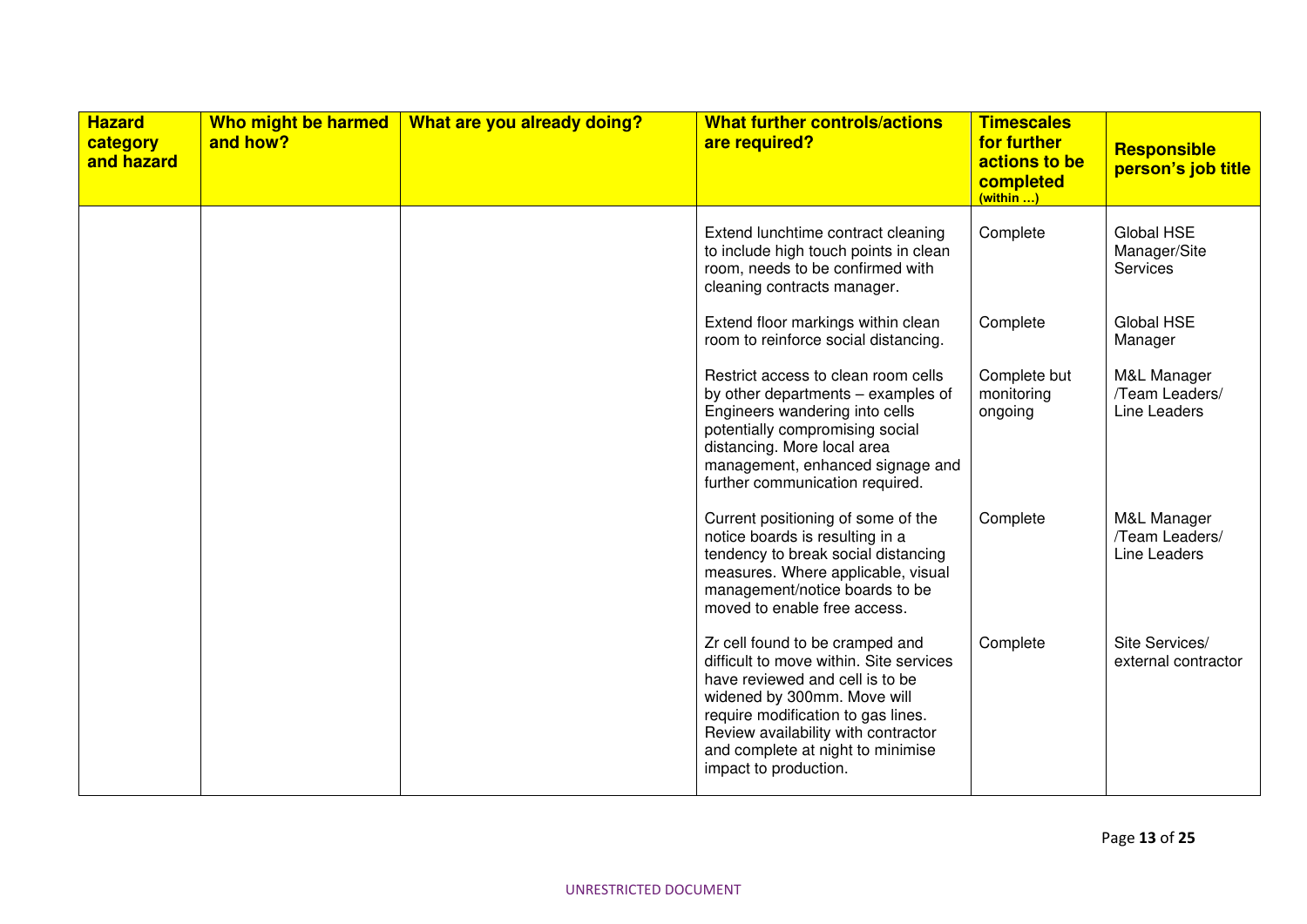| <b>Hazard</b><br>category<br>and hazard | Who might be harmed<br>and how? | What are you already doing? | <b>What further controls/actions</b><br>are required?                                                                                                                                                                            | <b>Timescales</b><br>for further<br>actions to be<br>completed<br>(within ) | <b>Responsible</b><br>person's job title |
|-----------------------------------------|---------------------------------|-----------------------------|----------------------------------------------------------------------------------------------------------------------------------------------------------------------------------------------------------------------------------|-----------------------------------------------------------------------------|------------------------------------------|
|                                         |                                 |                             | Additional screens required for new<br>Spirig cell. Additional screens to be<br>ordered.                                                                                                                                         | Complete                                                                    | <b>Site Services</b>                     |
|                                         |                                 |                             | Enhance cleaning stations in clean<br>room and move to centralised<br>approach, with clear visibility.                                                                                                                           | Complete                                                                    | Global HSE<br>Manager                    |
|                                         |                                 |                             | Issue revised guidance to employees<br>based on changes to Government<br>advice on isolation requirements.                                                                                                                       | Complete                                                                    | <b>HRD</b>                               |
|                                         |                                 |                             | Isolation rules flowchart updated to<br>take account of temporary change re<br>lateral flow testing and displayed<br>around building.                                                                                            | Complete                                                                    | <b>HRD/Global HSE</b><br>Manager         |
|                                         |                                 |                             | Update isolation flowchart to take<br>account of Government guidelines<br>that do not require double vaccinated<br>people to isolate. Committee<br>decision that will instead apply 'stay<br>at home' rules during working time. | Complete - and<br>guidance issued                                           | Coronavirus<br><b>Steering Committee</b> |
|                                         |                                 |                             | Reviewed self isolation guidelines in<br>light of Government advice on<br>Omicron variant. No changes<br>required as already require full 10<br>day isolation for contact with<br>confirmed case.                                | Complete                                                                    | <b>HRD/Global HSE</b><br>Manager         |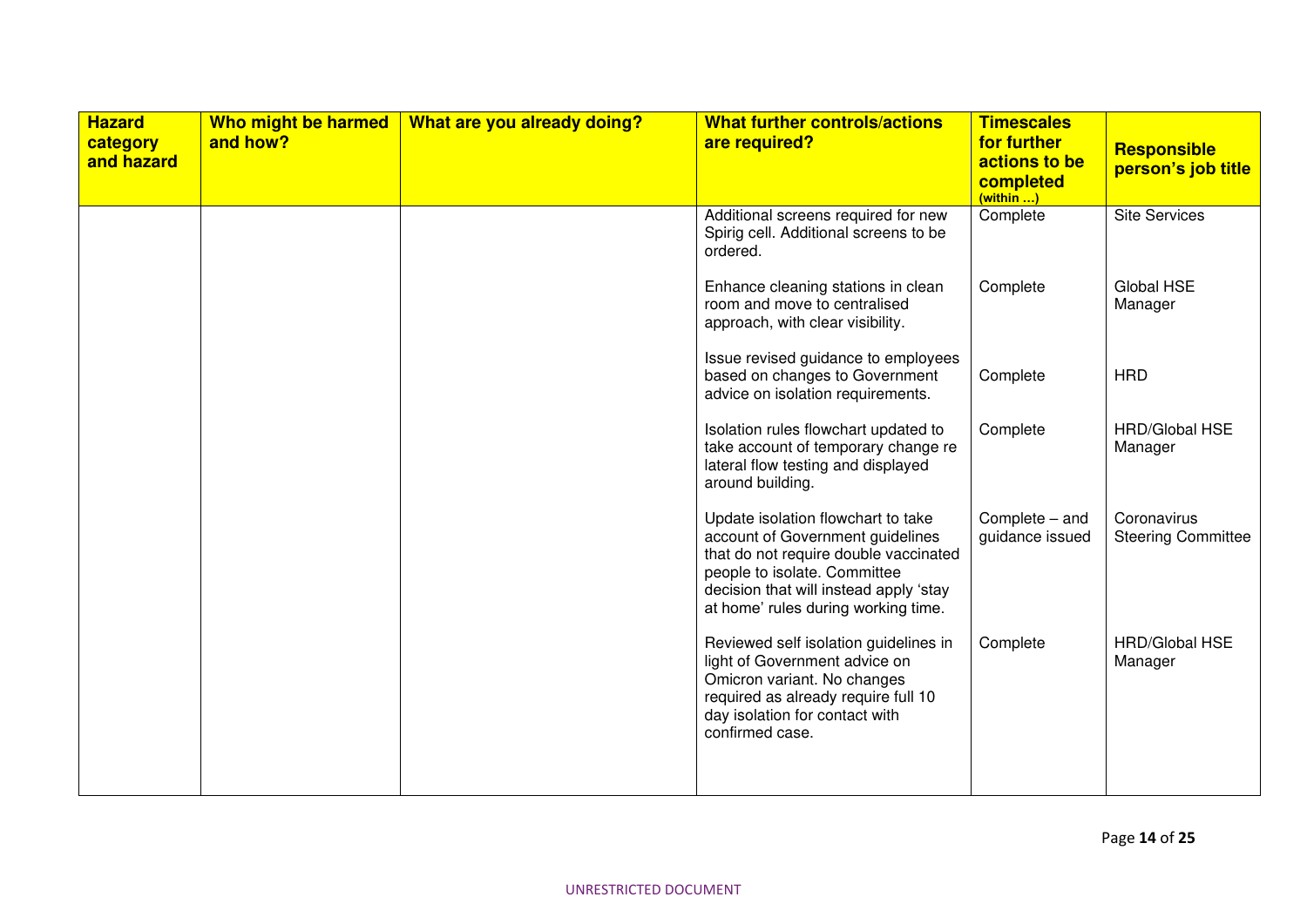| <b>Hazard</b><br>category<br>and hazard | Who might be harmed<br>and how? | What are you already doing? | <b>What further controls/actions</b><br>are required?                                                                                                                                                                                                             | <b>Timescales</b><br>for further<br>actions to be<br>completed<br>(within ) | <b>Responsible</b><br>person's job title |
|-----------------------------------------|---------------------------------|-----------------------------|-------------------------------------------------------------------------------------------------------------------------------------------------------------------------------------------------------------------------------------------------------------------|-----------------------------------------------------------------------------|------------------------------------------|
|                                         |                                 |                             | Clarify returning from holiday<br>arrangements as it relates to<br>Government requirements for PCR<br>and company requirements for<br>isolation - do not apply unless<br>symptoms develop/close<br>contact/confirmed positive PCR<br>result.                      | Complete                                                                    | Coronavirus<br>Steering<br>Committee/HRD |
|                                         |                                 |                             | Reissue communication re PCR<br>testing following Government<br>guidance for Omicron variant.                                                                                                                                                                     | Complete                                                                    | <b>HRD</b>                               |
|                                         |                                 |                             | COVID Steering committee agreed to<br>change isolation period for those<br>testing negative to return to work on<br>day 6. Updated flowchart produced<br>and issued to all employees.<br>Maintaining 10 day isolation following<br>contact with a confirmed case. | Complete                                                                    | Coronavirus<br><b>Steering Committee</b> |
|                                         |                                 |                             | Absence line recorded message to<br>be updated with the critical<br>information employees are required<br>to leave when reporting an absence,<br>in accordance with the memo already<br>issued.                                                                   | Complete                                                                    | Site Leader                              |
|                                         |                                 |                             | Registered interest to learn more<br>regarding workplace and home<br>based lateral flow testing for<br>asymptomatic employees. To be<br>discussed at steering committee                                                                                           | Complete                                                                    | Coronavirus<br><b>Steering Committee</b> |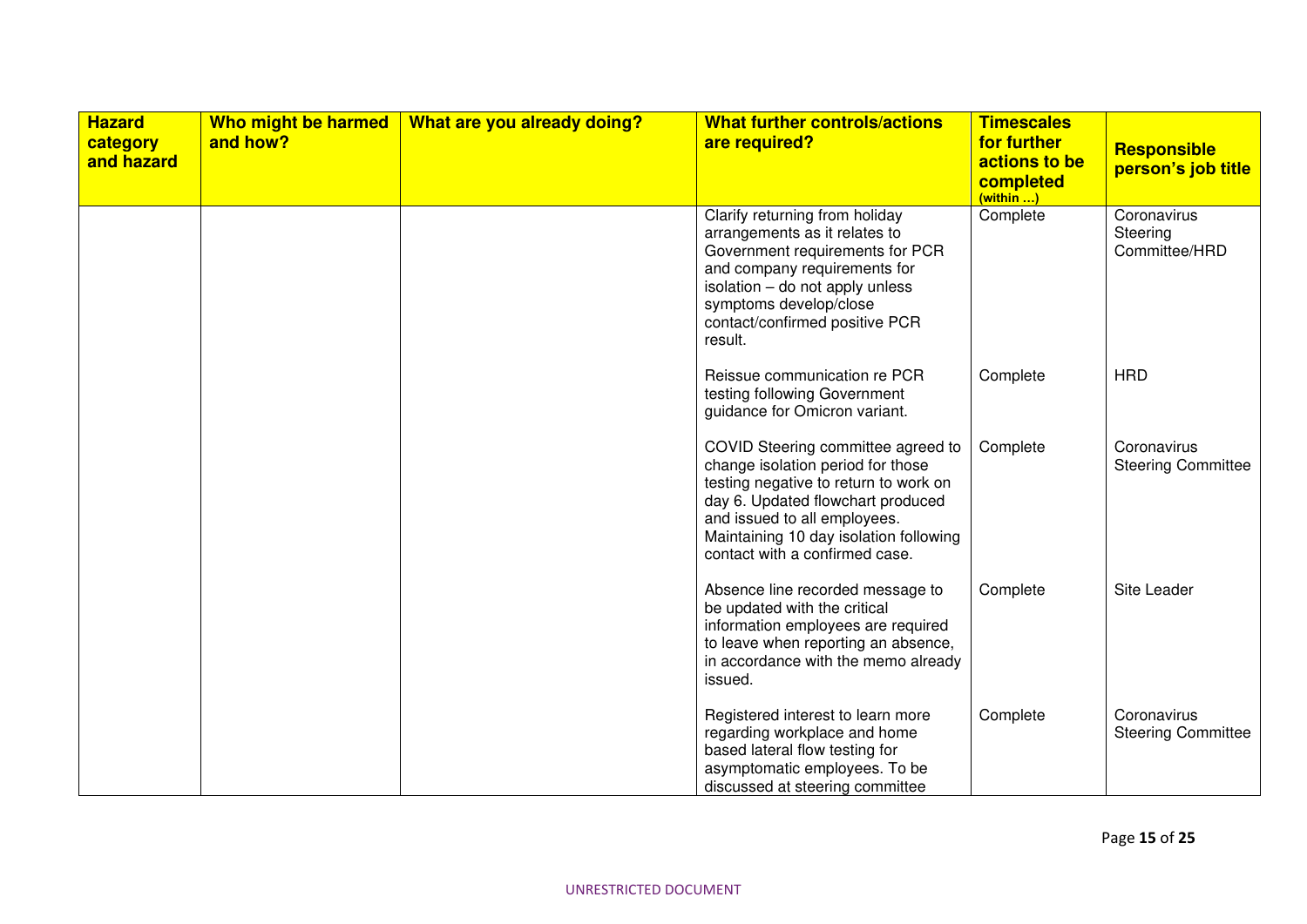| <b>Hazard</b><br>category<br>and hazard | Who might be harmed<br>and how? | What are you already doing? | <b>What further controls/actions</b><br>are required?                                                                                                                                                   | <b>Timescales</b><br>for further<br>actions to be<br>completed<br>(within ) | Responsible<br>person's job title |
|-----------------------------------------|---------------------------------|-----------------------------|---------------------------------------------------------------------------------------------------------------------------------------------------------------------------------------------------------|-----------------------------------------------------------------------------|-----------------------------------|
|                                         |                                 |                             | meeting once more information is<br>available.                                                                                                                                                          |                                                                             |                                   |
|                                         |                                 |                             | Determined that we were unable to<br>accommodate workplace testing at<br>the site due to infrastructure<br>required. Now registering interest for<br>home based testing.                                | Complete                                                                    | <b>HRD</b>                        |
|                                         |                                 |                             | Home based testing not being<br>adopted due to availability of local<br>testing. Guidance to be issued on<br>where and how to order tests.                                                              | Complete                                                                    | <b>HRD</b>                        |
|                                         |                                 |                             | Continue to offer wellbeing/mental<br>health information and run sessions<br>for employees to give continued<br>support for anyone suffering from the<br>effects of long term lockdown/home<br>working. | Ongoing                                                                     | HR department                     |
|                                         |                                 |                             | Launch right to disconnect policy in<br>order to further support employee<br>heath and wellbeing.                                                                                                       | Complete                                                                    | <b>HRD</b>                        |
|                                         |                                 |                             | Develop further outdoor wellbeing<br>area, in consultation with employee<br>engagement committee. CAPEX<br>approval now required.                                                                       | Long term<br>initiative<br>2021/2022/2023                                   | Global HSE<br>Manager             |
|                                         |                                 |                             | Review EAP service to ensure fit for<br>purpose.                                                                                                                                                        | Complete                                                                    | <b>HRD</b>                        |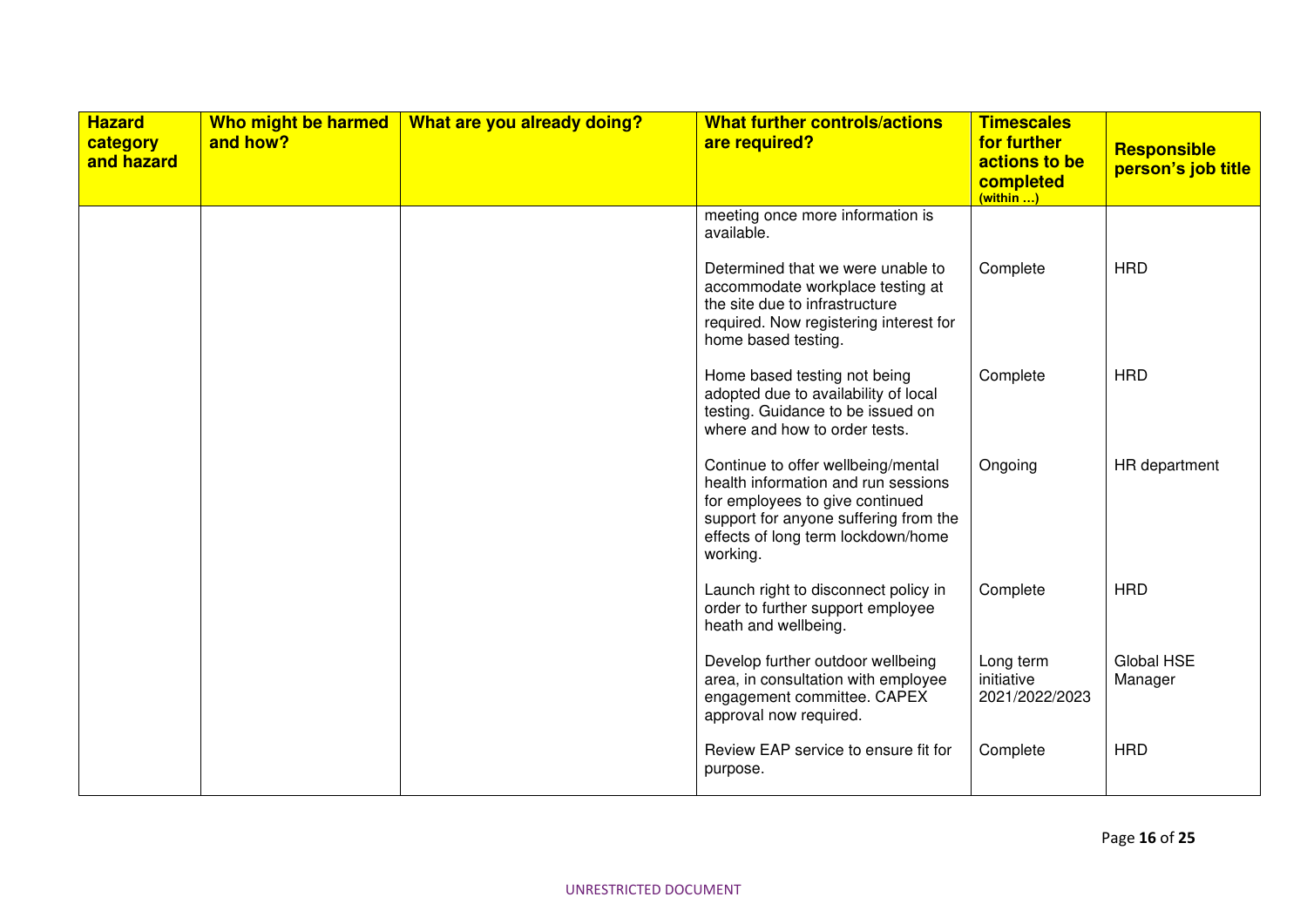| <b>Hazard</b><br>category<br>and hazard | Who might be harmed<br>and how? | What are you already doing? | <b>What further controls/actions</b><br>are required?                                                                                                                                                                                                                                                                                                                                                                                                                                                                                                                                       | <b>Timescales</b><br>for further<br>actions to be<br>completed<br>(within )                                                      | <b>Responsible</b><br>person's job title |
|-----------------------------------------|---------------------------------|-----------------------------|---------------------------------------------------------------------------------------------------------------------------------------------------------------------------------------------------------------------------------------------------------------------------------------------------------------------------------------------------------------------------------------------------------------------------------------------------------------------------------------------------------------------------------------------------------------------------------------------|----------------------------------------------------------------------------------------------------------------------------------|------------------------------------------|
|                                         |                                 |                             | New EAP (Health Assured) selected<br>and launched.                                                                                                                                                                                                                                                                                                                                                                                                                                                                                                                                          | Complete                                                                                                                         | <b>HRD</b>                               |
|                                         |                                 |                             | Issue communications to encourage<br>take up of vaccinations when people<br>offered these under the COVID-19<br>vaccination programme - global<br>forum and email.                                                                                                                                                                                                                                                                                                                                                                                                                          | Complete                                                                                                                         | President/HRD                            |
|                                         |                                 |                             | Complete review of Working safely<br>during coronavirus (COVID-19):<br>guidance from step 4.                                                                                                                                                                                                                                                                                                                                                                                                                                                                                                | Complete                                                                                                                         | Global HSE<br>Manager/HRD                |
|                                         |                                 |                             | Review staying COVID-19 Secure<br>presentation for new starters.                                                                                                                                                                                                                                                                                                                                                                                                                                                                                                                            | Complete                                                                                                                         | Global HSE<br>Manager/HRD                |
|                                         |                                 |                             | Decision taken by Coronavirus<br>Steering Committee Meeting on 28th<br>October 21 to reinstate working from<br>home requirement for those not<br>needing to be in the office and an<br>additional measure relating to masks.<br>Masks/face shields are now required<br>when moving around the office and<br>when attending meetings/gatherings<br>on site. Also required when<br>undertaking tasks where 2m distance<br>cannot be achieved. In place until<br>31 <sup>st</sup> December and then to be<br>reviewed. Employees also<br>encouraged to complete LFTs before<br>attending site. | Due for review<br>prior to 31<br>December.<br>Decision also<br>required on<br>triggers for<br>reviewing<br>measures in<br>place. | Coronavirus<br><b>Steering Committee</b> |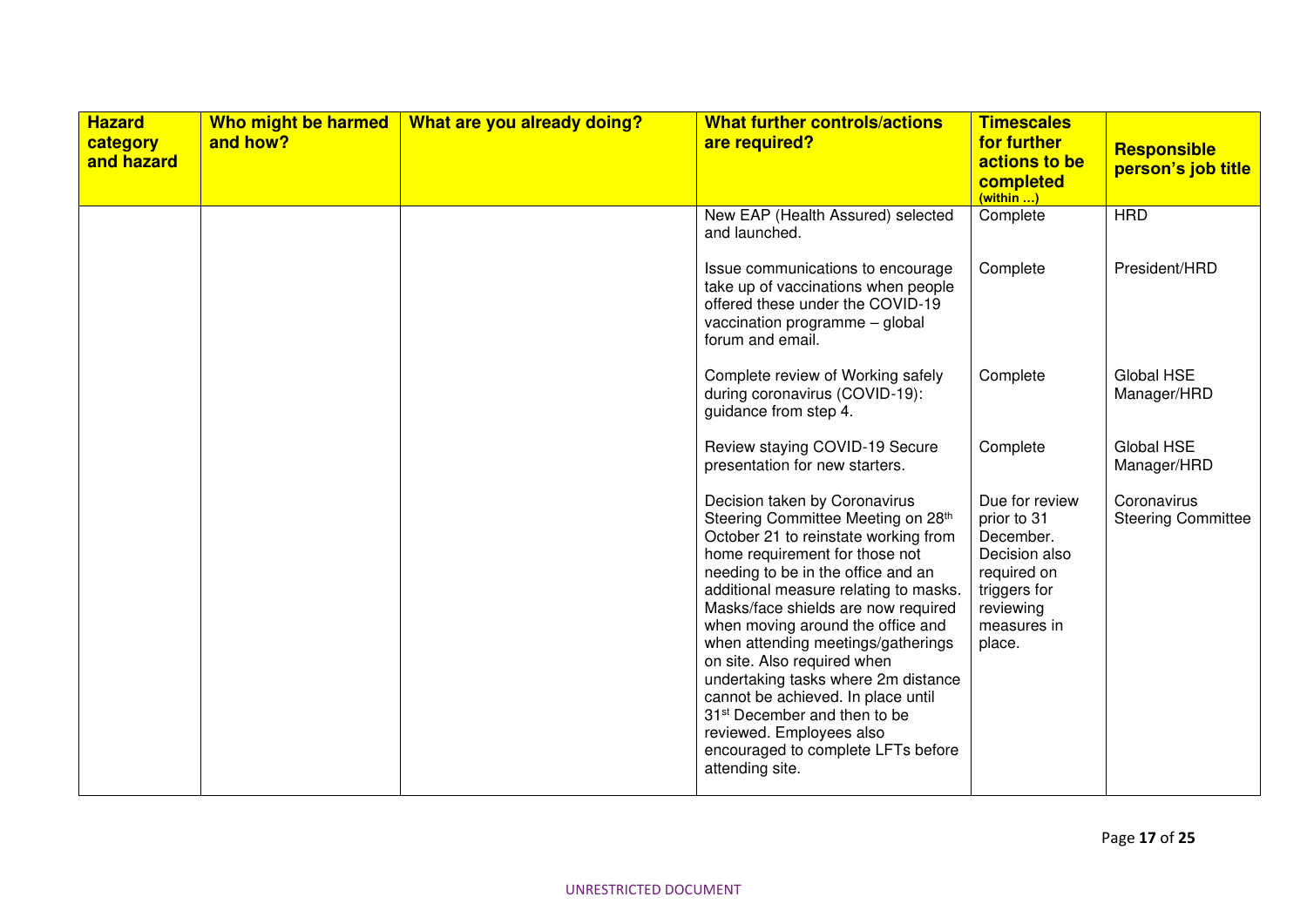| <b>Hazard</b><br>category<br>and hazard | Who might be harmed<br>and how? | What are you already doing? | <b>What further controls/actions</b><br>are required?                                                                                                                                                                                                                                                                                                                                                                                                                       | <b>Timescales</b><br>for further<br>actions to be<br>completed<br>(within ) | <b>Responsible</b><br>person's job title |
|-----------------------------------------|---------------------------------|-----------------------------|-----------------------------------------------------------------------------------------------------------------------------------------------------------------------------------------------------------------------------------------------------------------------------------------------------------------------------------------------------------------------------------------------------------------------------------------------------------------------------|-----------------------------------------------------------------------------|------------------------------------------|
|                                         |                                 |                             | Given new Omicron variant, decision<br>taken by Coronavirus Steering<br>Committee to extend working from<br>home to 14 <sup>th</sup> January with further<br>review at that time. To be<br>communicated to all employees.                                                                                                                                                                                                                                                   | Complete                                                                    | <b>HRD</b>                               |
|                                         |                                 |                             | Decision taken on 26th January 2022<br>by COVID Steering committee to<br>adopt revised Government isolation<br>guidelines including early release<br>testing for positive cases and for<br>instances of exposure for vaccinated<br>employees. Home working to remain<br>in place. Masks to be maintained<br>whilst in motion around the site and<br>in meeting rooms, except for when<br>only 2 persons are present. No<br>changes to isolation period for<br>unvaccinated. | Complete                                                                    | Coronavirus<br><b>Steering Committee</b> |
|                                         |                                 |                             | Reiterate employees should not<br>attend site if unwell.                                                                                                                                                                                                                                                                                                                                                                                                                    | Complete                                                                    | <b>HRD</b>                               |
|                                         |                                 |                             | Remind employees that they are<br>required to communicate any LFT<br>and PCR test results including when<br>working from home - for all routes as<br>set out in the self isolation checklist,<br>last updated 21 <sup>st</sup> October 2021.<br>Reiterate January 2022.                                                                                                                                                                                                     | Complete                                                                    | <b>HRD</b>                               |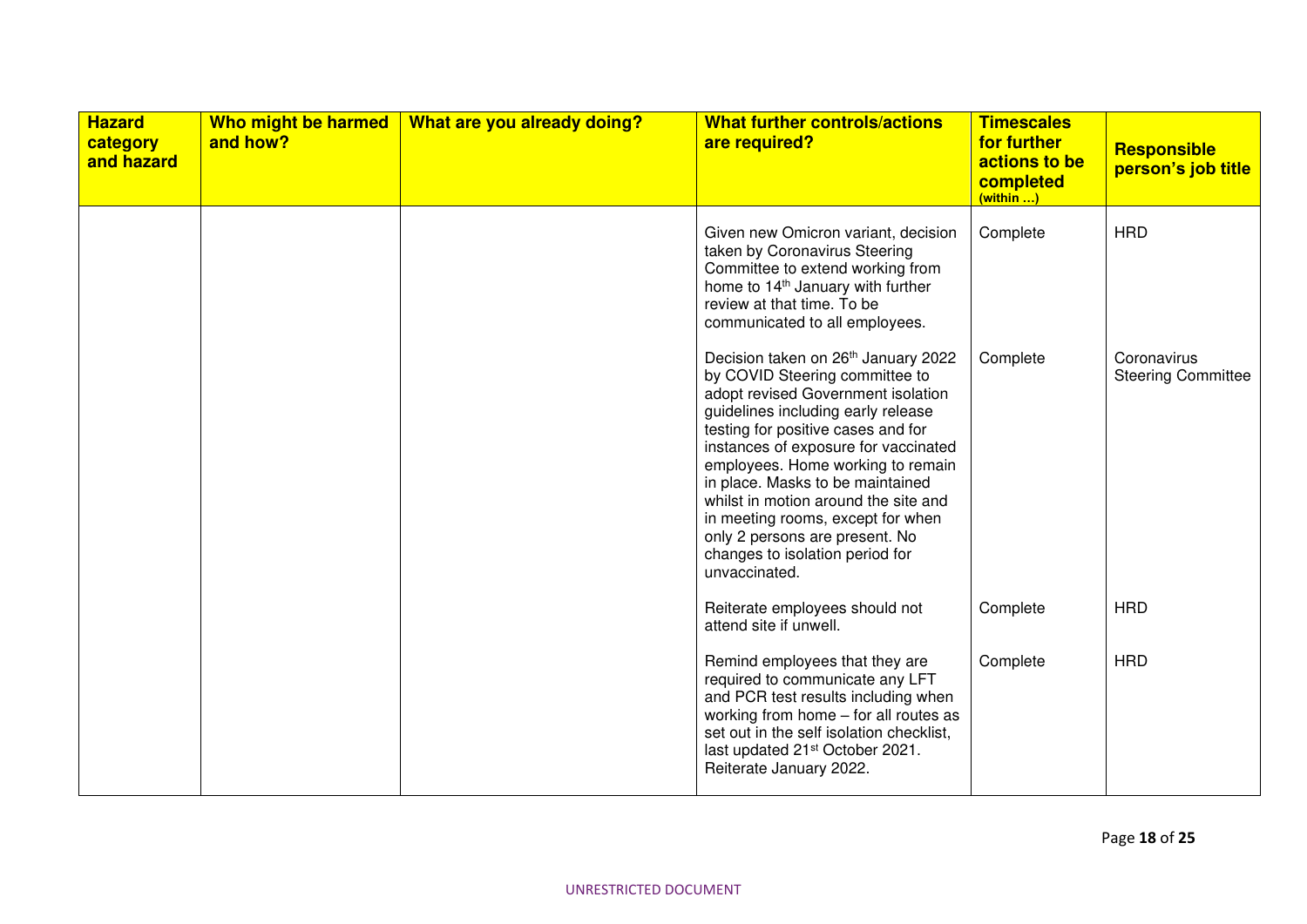| <b>Hazard</b><br>category<br>and hazard                                 | Who might be harmed<br>and how?                                                                                                                        | What are you already doing?                                                                                                                                                                                                                                                         | <b>What further controls/actions</b><br>are required?                                                                                                                                                                                                                          | <b>Timescales</b><br>for further<br>actions to be<br>completed<br>(within ) | <b>Responsible</b><br>person's job title |
|-------------------------------------------------------------------------|--------------------------------------------------------------------------------------------------------------------------------------------------------|-------------------------------------------------------------------------------------------------------------------------------------------------------------------------------------------------------------------------------------------------------------------------------------|--------------------------------------------------------------------------------------------------------------------------------------------------------------------------------------------------------------------------------------------------------------------------------|-----------------------------------------------------------------------------|------------------------------------------|
|                                                                         |                                                                                                                                                        |                                                                                                                                                                                                                                                                                     | To set up a dedicated email address<br>for communicating COVID related<br>messages - i.e. LFT and PCR test<br>results, suspected cases etc.<br>Communicate to employees once set<br>up.                                                                                        | Complete                                                                    | <b>HRD</b>                               |
|                                                                         |                                                                                                                                                        |                                                                                                                                                                                                                                                                                     | Deployed self-isolation requirements<br>to all desktops for easy access by<br>employees/managers.                                                                                                                                                                              | Complete                                                                    | HRD/IT                                   |
| Exposure from<br>others<br>resulting in<br>spread and<br>contraction of | Vulnerable groups:<br>Elderly<br>$\bullet$<br>Pregnant/nursing<br>workers<br>Workers with existing<br>$\bullet$                                        | Confirmed expectant mothers now<br>isolated at home and working from<br>home only if reasonably practicable,<br>consider on a case by case basis<br>through this risk assessment any not                                                                                            | Review homeworking arrangements<br>for vulnerable staff - only desk based<br>employees to work from home and<br>required to follow new policy.                                                                                                                                 | Complete                                                                    | <b>Global HSE</b><br>Manager/HR          |
| Covid-19<br>Coronavirus<br>Vulnerable<br>groups                         | or underlying medical<br>conditions<br>How?<br>a). Any of the above<br>coming into close contact<br>(within 2 metres for 15<br>minutes or more) with a | able to work from home.<br>Staff identified with existing or<br>underlying medical condition to remain<br>at home and work only if reasonably<br>practicable.<br>Examples of existing medical conditions<br>include undergoing cancer treatment,<br>immunotherapy treatments, COPD, | If any requests received from<br>vulnerable employees capable of<br>working from home to return to work,<br>medical advice to be sought and<br>individual risk assessment to be<br>carried out prior to making any<br>determination on whether employee<br>can return to work. | As needed                                                                   | Global HSE<br>Manager/HR                 |
|                                                                         | confirmed case of COVID-<br>19.<br>b). Being advised by a<br>public health agency that<br>contact with a diagnosed<br>case has occurred.               | severe asthma.<br>Staff who have been identified as being<br>in a vulnerable group or who are living<br>with a vulnerable, or self-isolating group<br>to have the option to stay at home and                                                                                        | All requests to be considered in light<br>of the Staying COVID-19 Secure in<br>2020 guidelines and current<br>Government recommendations i.e.<br>not recommending car sharing.                                                                                                 | As needed                                                                   | Global HSE<br>Manager/HR                 |
|                                                                         |                                                                                                                                                        | work only if reasonably practicable.                                                                                                                                                                                                                                                | HR to complete initial assessment of<br>all shielding employees who may                                                                                                                                                                                                        | Complete                                                                    | HR/managers                              |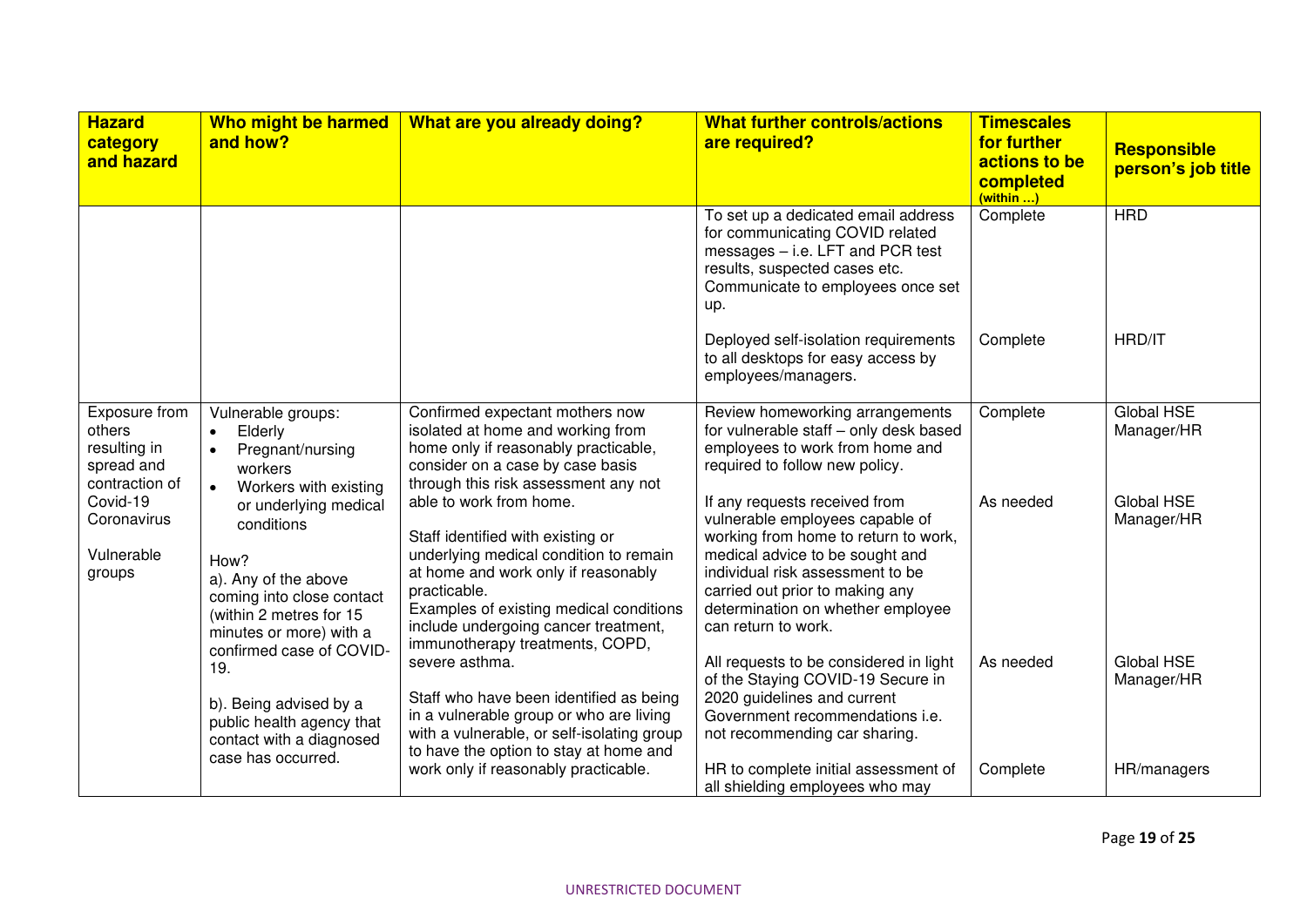| <b>Hazard</b><br>category<br>and hazard | Who might be harmed<br>and how? | What are you already doing?                                                                                         | <b>What further controls/actions</b><br>are required?                                                                                                                                                                                             | <b>Timescales</b><br>for further<br>actions to be<br>completed<br>(within ) | <b>Responsible</b><br>person's job title |
|-----------------------------------------|---------------------------------|---------------------------------------------------------------------------------------------------------------------|---------------------------------------------------------------------------------------------------------------------------------------------------------------------------------------------------------------------------------------------------|-----------------------------------------------------------------------------|------------------------------------------|
|                                         |                                 | https://www.gov.uk/government/publications/covid-<br>19-guidance-on-social-distancing-and-for-<br>vulnerable-people | wish to return to work on 1 <sup>st</sup> August<br>2020 in line with current Government<br>advice. HR to work with managers to<br>complete individual risk assessments<br>as required.                                                           |                                                                             |                                          |
|                                         |                                 |                                                                                                                     | Template risk assessments to be<br>prepared for office and production<br>areas which can then be completed<br>with specifics for the assessment of<br>any returning employees.                                                                    | Complete                                                                    | <b>HRD</b>                               |
|                                         |                                 |                                                                                                                     | In light of lockdown commencing 5th<br>November complete review of risk<br>assessments and clinically<br>vulnerable/extremely clinically<br>vulnerable and advise on working<br>from home/office requirement if<br>cannot work from home.         | Complete                                                                    | Global HSE<br>Manager/HR                 |
|                                         |                                 |                                                                                                                     | Continue monitoring arrangements<br>and risk assessments for clinically<br>vulnerable employees.                                                                                                                                                  | Ongoing                                                                     | Global HSE<br>Manager/HR                 |
|                                         |                                 |                                                                                                                     | Following change to Government<br>shielding requirements (31 <sup>st</sup> March<br>2021) all risk assessments reviewed<br>and updated and communications<br>sent to all vulnerable employees to<br>continue to work from home where<br>possible. | Complete but<br>keep under<br>ongoing review                                | Global HSE<br>Manager/HR                 |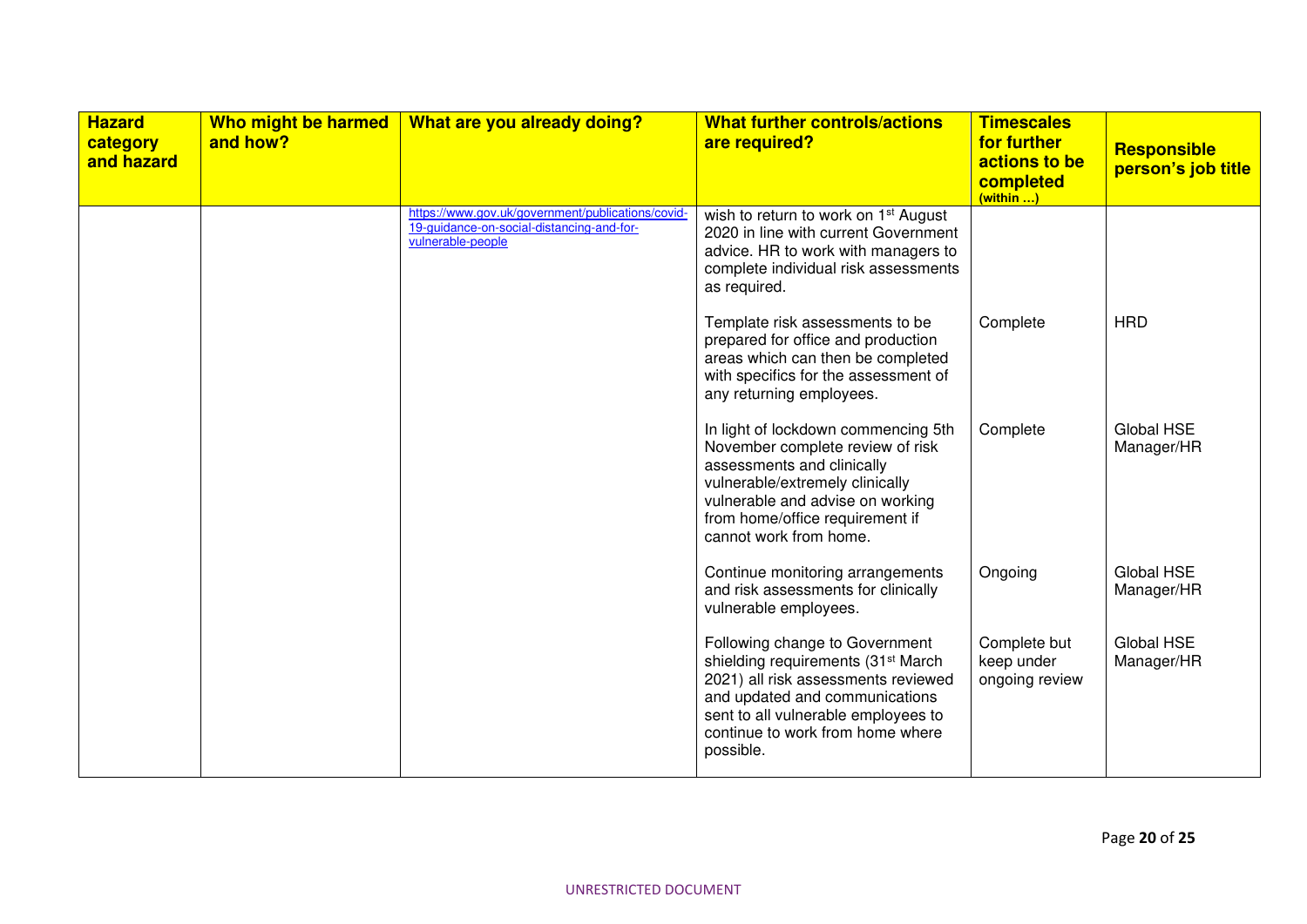| <b>Hazard</b><br>category<br>and hazard                                             | Who might be harmed<br>and how?                                                                                                                                        | What are you already doing?                                                                                                                                                                                                                                                | <b>What further controls/actions</b><br>are required?                                                                                                                                                                                                                                                                                                                  | <b>Timescales</b><br>for further<br>actions to be<br>completed<br>(within )                                    | <b>Responsible</b><br>person's job title                  |
|-------------------------------------------------------------------------------------|------------------------------------------------------------------------------------------------------------------------------------------------------------------------|----------------------------------------------------------------------------------------------------------------------------------------------------------------------------------------------------------------------------------------------------------------------------|------------------------------------------------------------------------------------------------------------------------------------------------------------------------------------------------------------------------------------------------------------------------------------------------------------------------------------------------------------------------|----------------------------------------------------------------------------------------------------------------|-----------------------------------------------------------|
|                                                                                     |                                                                                                                                                                        |                                                                                                                                                                                                                                                                            | In light of move to step 4 out of<br>lockdown complete additional review<br>of vulnerable employees and<br>determine frequency for ongoing<br>reviews.                                                                                                                                                                                                                 | Complete and to<br>be reviewed<br>monthly                                                                      | Global HSE<br>Manager/HR                                  |
| Exposure from<br>others<br>resulting in<br>spread and<br>contraction of<br>Covid-19 | <b>Visitors</b><br>Cleaners<br>Contractors                                                                                                                             | Only key contractors to have access to<br>site including cleaners and those<br>required to maintain safe working<br>operation.<br>All contractor access to be approved by                                                                                                  | Initiate daily check for cleaners to<br>verify they are COVID-19 symptom<br>free and consent to temperature<br>check. Further work to be completed<br>on logistics of temperature checking.                                                                                                                                                                            | Complete                                                                                                       | Site Leader/Site<br>Services                              |
| Coronavirus<br>Visitors /<br>contractors                                            | Delivery drivers<br>How?<br>a). Any of the above<br>coming into close contact<br>(within 2 metres for 15<br>minutes or more) with a<br>confirmed case of COVID-<br>19. | President.<br>Visitors requiring access to site must<br>sign to agree to COVID-19 site controls<br>and have IR temperature scan taken.<br>Delivery drivers to have limited access<br>to site. IR temperature scanning<br>equipment available with material<br>controllers. | Review visitor signing in process to<br>avoid pen sharing and consent to<br>temperature check. Further work to<br>be completed on logistics of<br>temperature checking. Ensure visitor<br>documentation<br>completed<br>and<br>provided prior to attendance at site.<br>Receptionist to complete sign in<br>process. Post box to be used to<br>deposit visitor passes. | Complete                                                                                                       | Site Leader/Site<br>Services/Global<br><b>HSE Manager</b> |
|                                                                                     | b). Being advised by a<br>public health agency that<br>contact with a diagnosed<br>case has occurred.                                                                  |                                                                                                                                                                                                                                                                            | guidance<br>Hygiene<br>displayed<br>in<br>reception at other entry points and<br>across the site.                                                                                                                                                                                                                                                                      | Complete                                                                                                       | Global HSE<br>Manager                                     |
|                                                                                     |                                                                                                                                                                        |                                                                                                                                                                                                                                                                            | Reviewing reception layout including<br>ergonomics and COVID-19 controls.                                                                                                                                                                                                                                                                                              | Initial review w/c<br>4 <sup>th</sup> May 2021<br>Review<br>completed. Still<br>awaiting quotes<br>for options | Global HSE<br>Manager/Site<br>Services                    |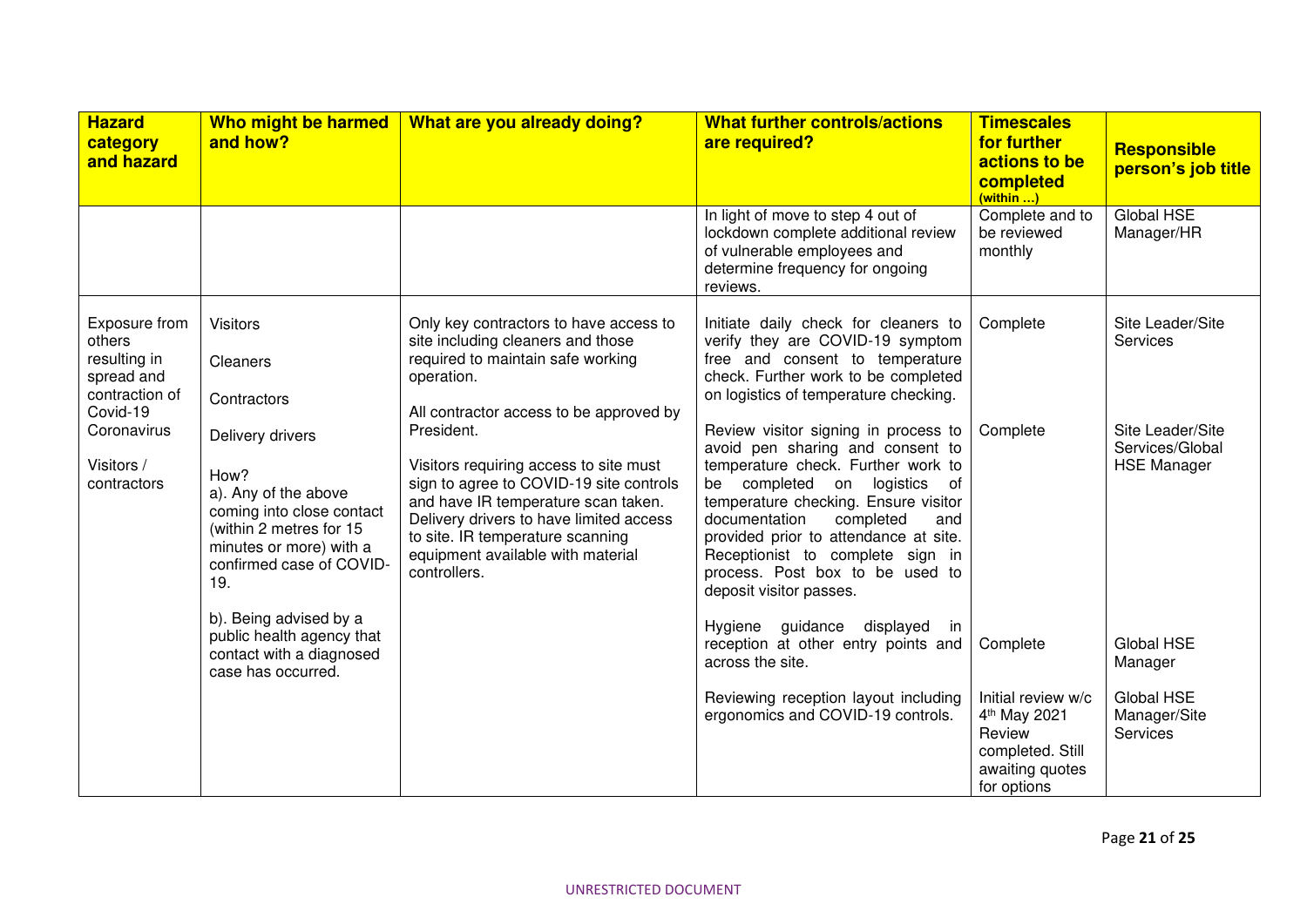| <b>Hazard</b><br>category<br>and hazard | Who might be harmed<br>and how? | What are you already doing? | <b>What further controls/actions</b><br>are required?                                                                                                                         | <b>Timescales</b><br>for further<br>actions to be<br>completed<br>$(within$                                                                           | <b>Responsible</b><br>person's job title |
|-----------------------------------------|---------------------------------|-----------------------------|-------------------------------------------------------------------------------------------------------------------------------------------------------------------------------|-------------------------------------------------------------------------------------------------------------------------------------------------------|------------------------------------------|
|                                         |                                 |                             |                                                                                                                                                                               | identified.<br>CAPEX being<br>produced for<br>2022.                                                                                                   |                                          |
|                                         |                                 |                             | Reviewing general site security.                                                                                                                                              | Review<br>completed,<br>quote now<br>available, now<br>assessing<br>proposal in line<br>with budget<br>options and<br>CAPEX to be<br>raised for 2022. | Global HSE<br>Manager/Site<br>Services   |
|                                         |                                 |                             | Reviewed relevance of deploying QR<br>Code system at UKTC. Determined<br>current visitor and employee controls<br>sufficient and proven to be effective.<br>Not implementing. | Complete                                                                                                                                              | Global HSE<br>Manager/HRD                |
|                                         |                                 |                             | Effective 28th October 2021, visitors to<br>site limited to safety and business<br>critical only. Additional requirement<br>for visitors to wear masks.                       | Complete                                                                                                                                              | Global HSE<br>Manager/HRD                |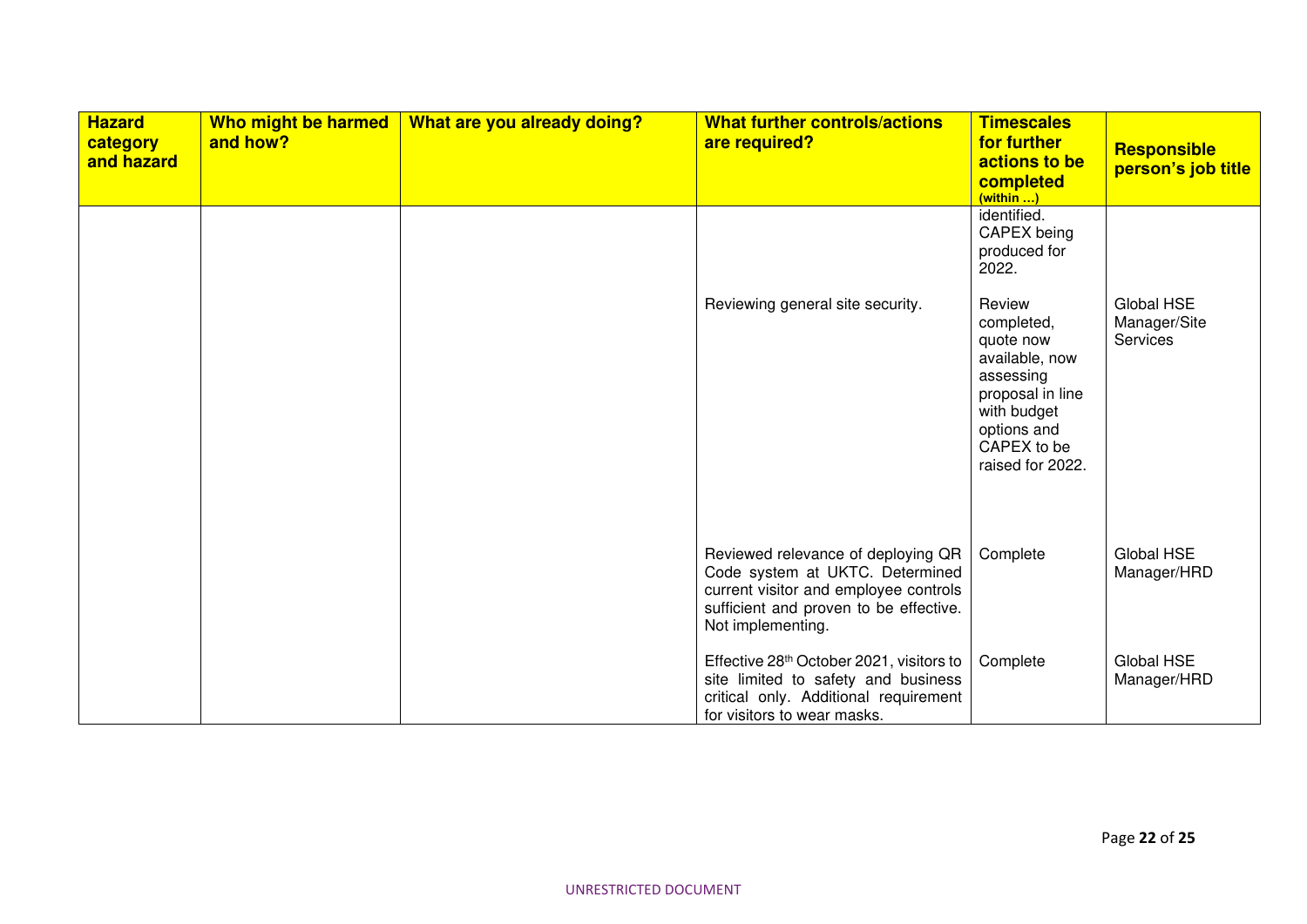| <b>Hazard</b><br>category<br>and hazard                                                            | Who might be harmed<br>and how?                                                                                                                                                | What are you already doing?                                                                                                                                                                       | <b>What further controls/actions</b><br>are required?                                                                                                                                             | <b>Timescales</b><br>for further<br>actions to be<br>completed<br>(within | <b>Responsible</b><br>person's job title                                           |
|----------------------------------------------------------------------------------------------------|--------------------------------------------------------------------------------------------------------------------------------------------------------------------------------|---------------------------------------------------------------------------------------------------------------------------------------------------------------------------------------------------|---------------------------------------------------------------------------------------------------------------------------------------------------------------------------------------------------|---------------------------------------------------------------------------|------------------------------------------------------------------------------------|
| Exposure from<br>others<br>resulting in<br>spread and<br>contraction of<br>Covid-19<br>Coronavirus | Staff required to travel to<br>fulfill job role (including<br>visiting customer sites)<br>How?<br>a). Any of the above<br>coming into close contact<br>(within 2 metres for 15 | Overseas travel bans in place, in line<br>with national directives.<br>Only critical field service work to be<br>conducted.<br>Field Service staff to adopt national and<br>local site controls.  | Update field service final risk<br>assessment check list to include<br>COVID-19 assessment. Also update<br>the 'Field Service Guide' to include<br>new risk assessments and method<br>statements. | Complete                                                                  | Global HSE<br>Manager/Global<br>Head of Service                                    |
| Travel air and<br>vehicle                                                                          | minutes or more) with a<br>confirmed case of COVID-<br>19.                                                                                                                     | Social distancing to remain in force and<br>option to not attend site available,<br>through final risk assessment check.                                                                          | Review minimum requirements for<br>field service PPE.                                                                                                                                             | Complete                                                                  | <b>Global HSE</b><br>Manager/Global<br><b>Head of Service</b>                      |
|                                                                                                    | b). Being advised by a<br>public health agency that<br>contact with a diagnosed<br>case has occurred.                                                                          | Field service staff have individual issued<br>vehicles.<br>PPE available to field service. Surgical<br>masks for UK field service, for other<br>national areas, PPE dependant on<br>availability. | Order and implement PPE required<br>for field service and also make PPE<br>a requirement for sales.                                                                                               | Complete                                                                  | Global HSE<br>Manager/Global<br>Head of<br>Service/Global<br><b>Sales Director</b> |
|                                                                                                    |                                                                                                                                                                                |                                                                                                                                                                                                   | Encourage contactless refuelling.                                                                                                                                                                 | Complete                                                                  | Global HSE<br>Manager/Global<br><b>Head of Service</b>                             |
|                                                                                                    |                                                                                                                                                                                |                                                                                                                                                                                                   | Limit access to passengers in service<br>vehicles and any company vehicles -<br>no car sharing.                                                                                                   | Complete                                                                  | Global HSE<br>Manager/Global<br><b>Head of Service</b>                             |
|                                                                                                    |                                                                                                                                                                                |                                                                                                                                                                                                   | Also applies to personal vehicles<br>whilst Government recommendation<br>to not 'car share' remains in place.                                                                                     | Complete                                                                  | <b>HRD/Global HSE</b><br>Manager                                                   |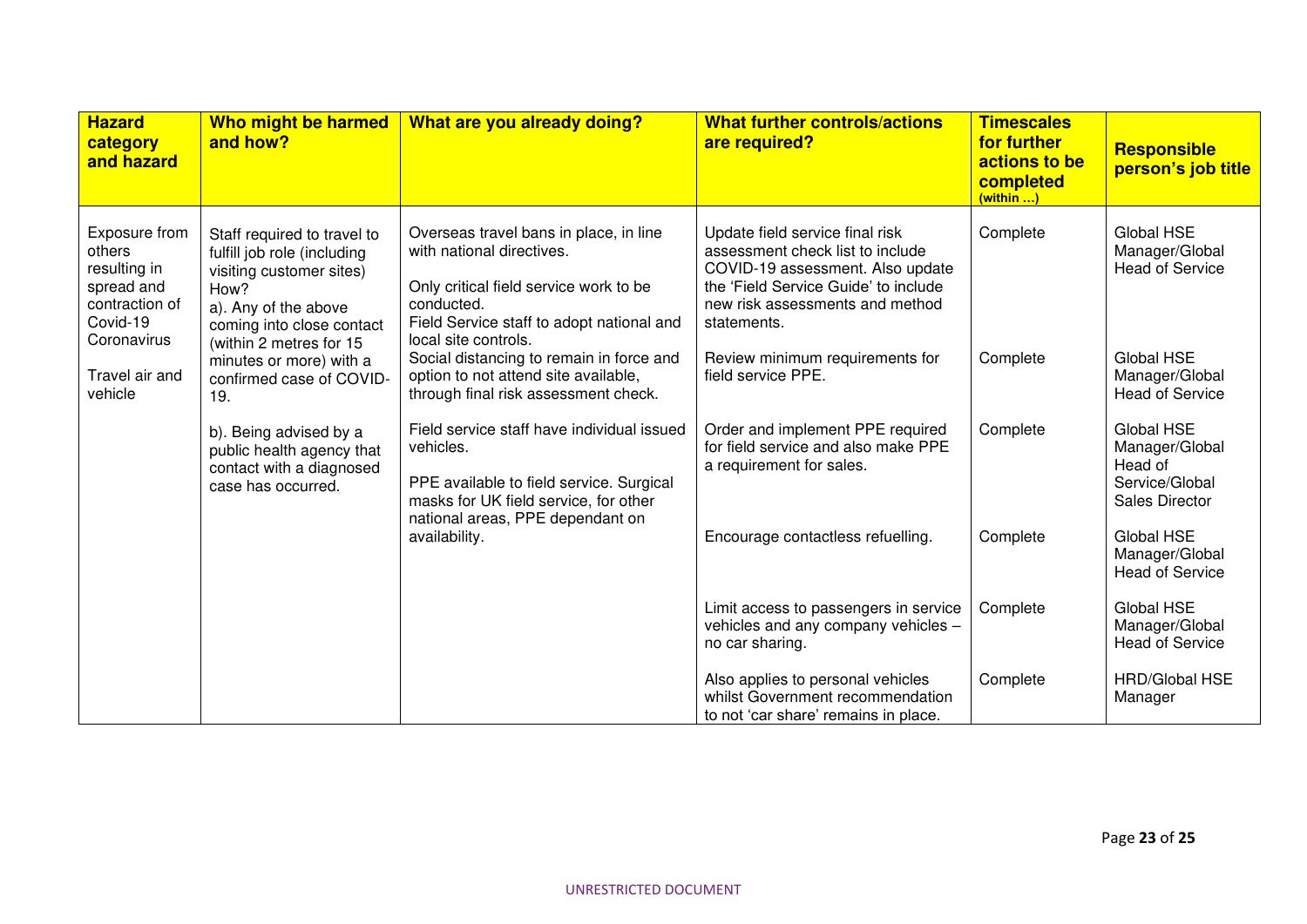| <b>Hazard</b><br>category<br>and hazard           | Who might be harmed<br>and how?                                                                                 | What are you already doing?                                                                                                                                                                                                                 | <b>What further controls/actions</b><br>are required?                                                                                                                                     | <b>Timescales</b><br>for further<br>actions to be<br>completed<br>(within )               | <b>Responsible</b><br>person's job title                    |
|---------------------------------------------------|-----------------------------------------------------------------------------------------------------------------|---------------------------------------------------------------------------------------------------------------------------------------------------------------------------------------------------------------------------------------------|-------------------------------------------------------------------------------------------------------------------------------------------------------------------------------------------|-------------------------------------------------------------------------------------------|-------------------------------------------------------------|
| Suspected<br>COVID-19<br>case during<br>work time | Staff working on same<br>shift.<br>First aiders who may be                                                      | Staff suspected of having COVID-19 or<br>feeling unwell, to go home immediately.<br>First aid room available for quarantining                                                                                                               | For someone who is not able to travel<br>back home as too unwell use<br>emergency services.                                                                                               | As necessary                                                                              | Global HSE<br>Manager/HRD                                   |
|                                                   | called to attend sick<br>member of staff.                                                                       | sick staff if required.                                                                                                                                                                                                                     | Staff issued self-referral guidance for<br>coronavirus testing.                                                                                                                           | Complete                                                                                  | <b>HRD</b>                                                  |
|                                                   | How?<br>a). Any of the above<br>coming into close contact<br>(within 2 metres for 15<br>minutes or more) with a | First aiders have access to full face<br>shield, surgical masks, gloves, aprons<br>and disinfection wipes.<br>Limit to a single first aider providing core<br>aid - others to support from distance.<br>Verify symptoms by using the NHS111 | Initiate clean down following any<br>instances of illness on site, if case<br>confirmed to be COVID-19 follow<br>PHE advice for full clean down.                                          | As necessary                                                                              | Site Leader                                                 |
|                                                   | confirmed case of COVID-<br>19.                                                                                 | COVID-19 virus symptom checker.<br>https://111.nhs.uk/service/COVID-19/                                                                                                                                                                     | For confirmed cases of COVID-19<br>advise close<br>of<br>the<br>contacts<br>requirement to isolate for 10 full days.                                                                      | As necessary                                                                              | <b>Site</b><br>Leader/HR/Global<br><b>HSE Manager</b>       |
|                                                   |                                                                                                                 | Try and ascertain who the member of<br>staff has been in contact with.<br>Inform line manager / site lead / HR<br>/HSE.                                                                                                                     | Monitoring local transmission rates to<br>help guide measures required at site.                                                                                                           | Ongoing                                                                                   | <b>HRD</b>                                                  |
|                                                   |                                                                                                                 | Infected staff member must isolate for<br>minimum of 10 days and/or as directed<br>by NHS Track and Trace.                                                                                                                                  |                                                                                                                                                                                           |                                                                                           |                                                             |
|                                                   |                                                                                                                 | Phone 999 in an emergency.                                                                                                                                                                                                                  |                                                                                                                                                                                           |                                                                                           |                                                             |
| Lone working                                      | Staff working on site<br>during COVID-19 shift<br>pattern.                                                      | Maintaining surveillance in previously<br>identified lone working areas (shot blast<br>room).<br>Maintaining first aid cover during both<br>am/pm shift patterns.                                                                           | Review use of first floor labs,<br>additional controls required to ensure<br>buddy system in place when working<br>in labs outside of normal working<br>hours/potential for lone working. | Communication<br>to Engineering<br>Managers<br>complete. Need<br>ongoing<br>monitoring to | Global HSE<br>Manager/Lab<br>owners/Engineering<br>Managers |